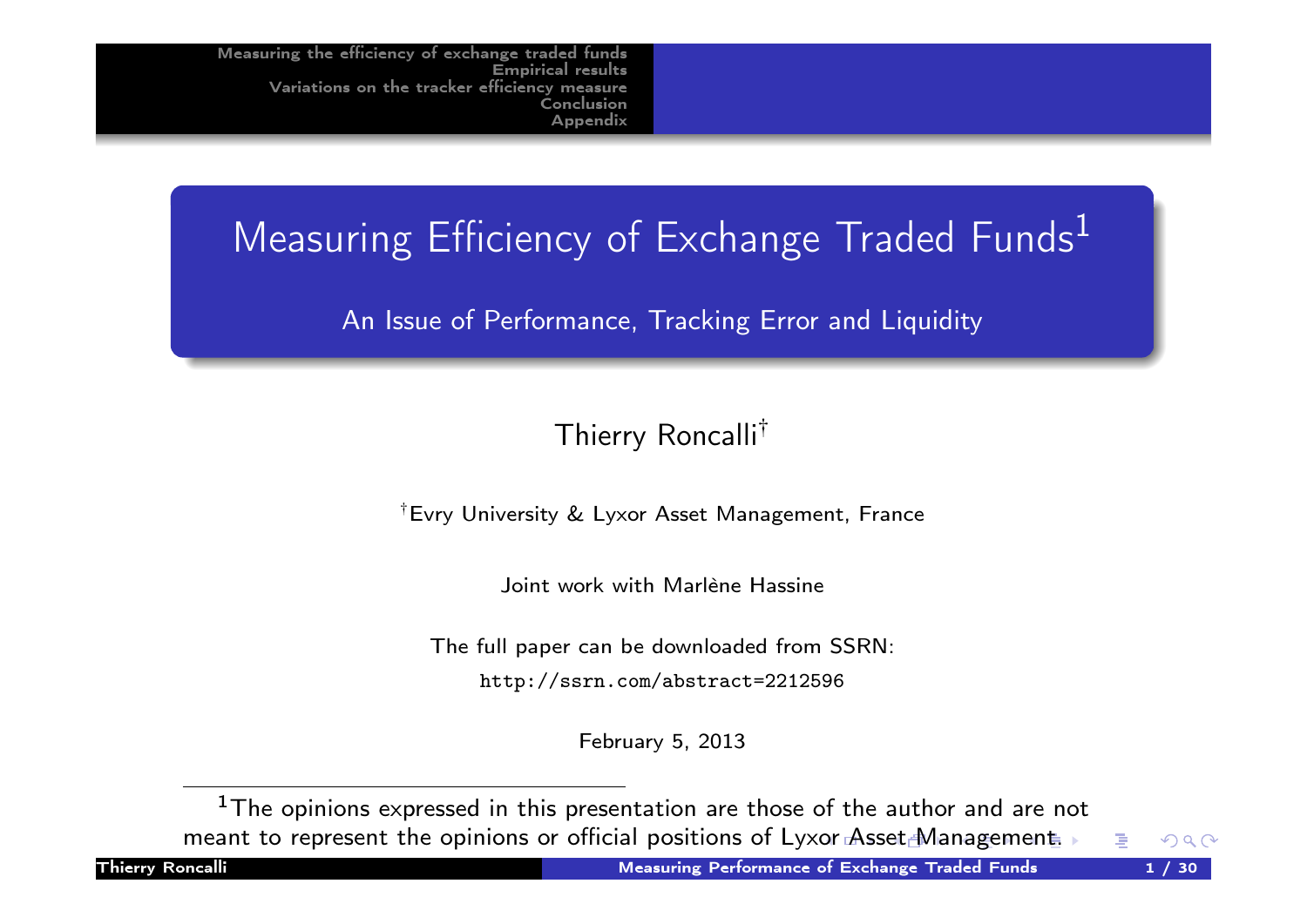# Main results

- **1** Current rating systems are not adapted to index funds.
- **2** The information ratio could not be used to measure the performance of trackers.
- **3** The efficiency measure of an exchange traded fund is a function of three main parameters: excess return, tracking error volatility and liquidity spread:

$$
\zeta_{\alpha}(x \mid b) = \mu(x \mid b) - s(x \mid b) - \Phi^{-1}(\alpha) \sigma(x \mid b)
$$

- **4** The efficiency measure is the right statistic to measure the performance of trackers.
- **5** For institutional investors and active managers, the efficiency measure is principally driven by the liquidity:

$$
\lim_{m\to\infty}\zeta_{\alpha}(x\mid b)=-m\cdot s_{N}(x\mid b)
$$

 $OQ$ 

∢ ∃ ▶ .∢ ∃ ▶.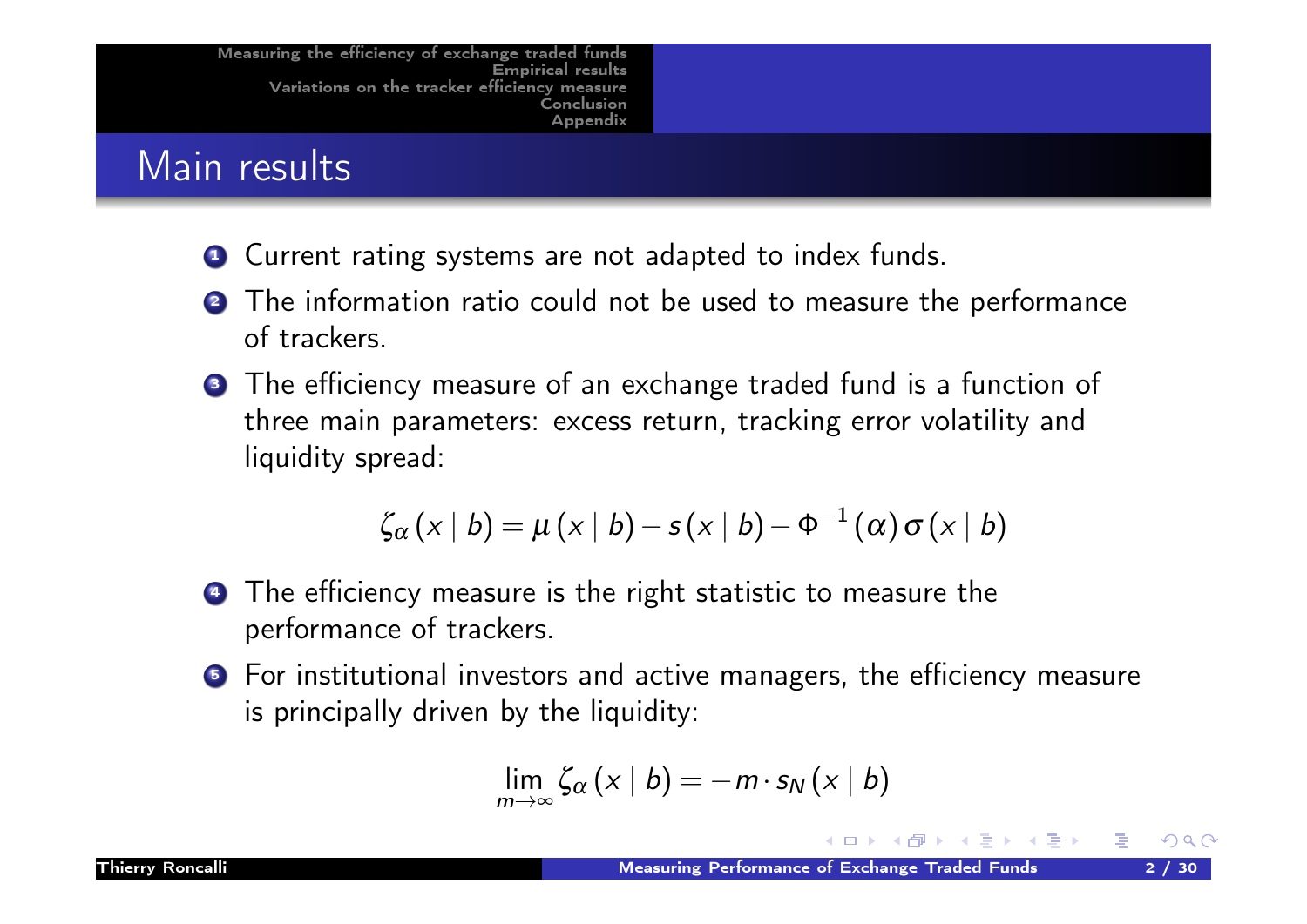# **Outline**

# <sup>1</sup> Measuring the efficiency of exchange traded funds

- Performance or efficiency?
- Information ratio as a selection criteria
- **•** Efficiency indicator for trackers

#### <sup>2</sup> Empirical results

- An application to European ETFs
- [Diff](#page-4-0)erent benchmarks

## <sup>3</sup> Variations on the tracker efficiency measure

- **[Choosing a](#page-4-0)nother risk measure**
- **[The liq](#page-5-0)uidity issue**

# **[Conclu](#page-14-0)sion**

# **[Appendix](#page-18-0)**

 $OQ$ 

DB.

④ 重 ▶ ④ 重 ▶ ○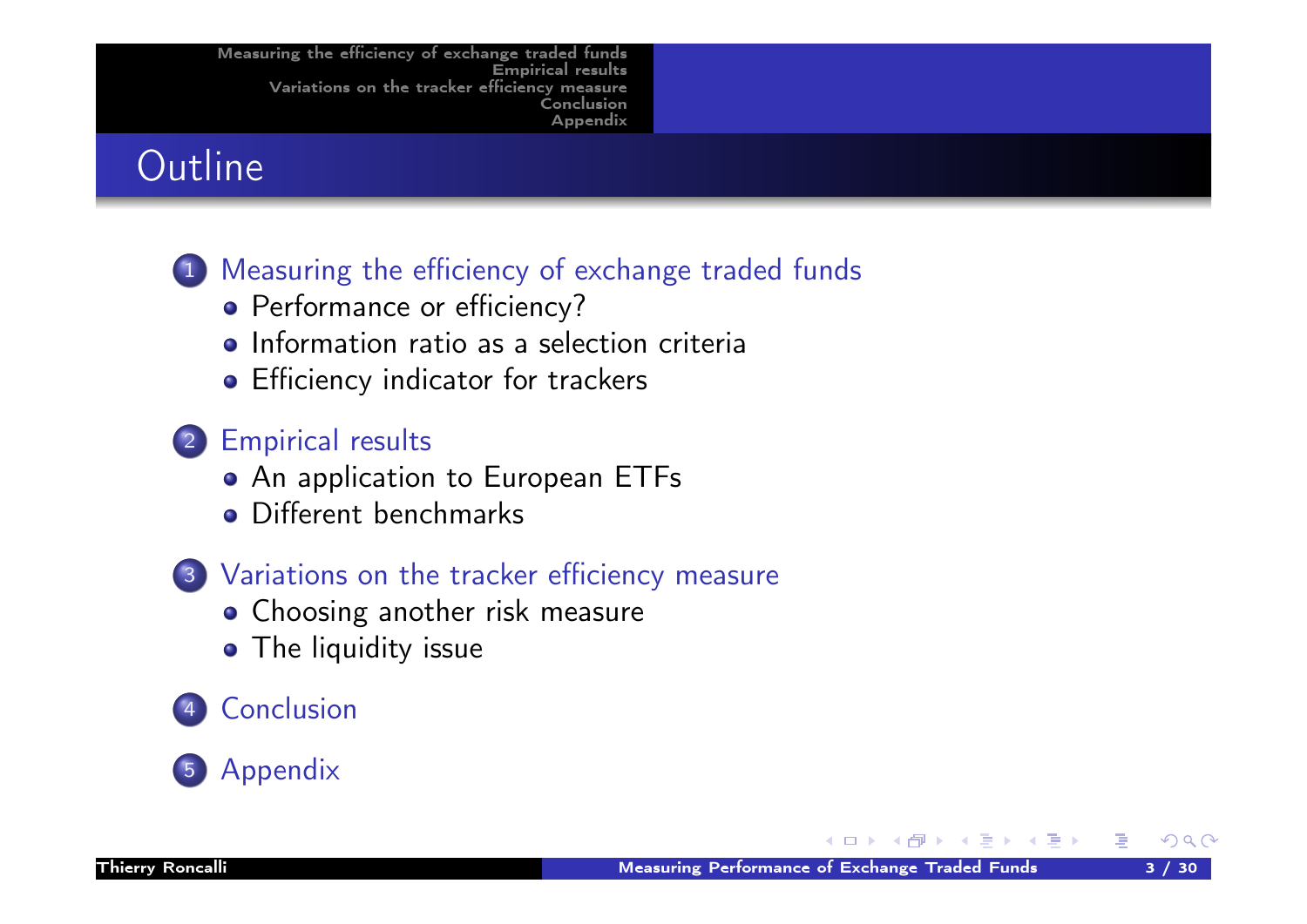# Why index funds?



- Main result of Sharpe (1964):  $Tangency$  Portfolio  $=$  Market (Capitalization) Portfolio.
- Jensen (1968): No alpha in mutual funds.
- Wells Fargo Bank (1971): First (private) index fund.
- Wells Fargo/American National Bank in Chicago (1973): First S&P 500 index fund.
- Carhart (1997): No persistence in mutual fund performance.

 $OQ$ 

→ 重 トー 重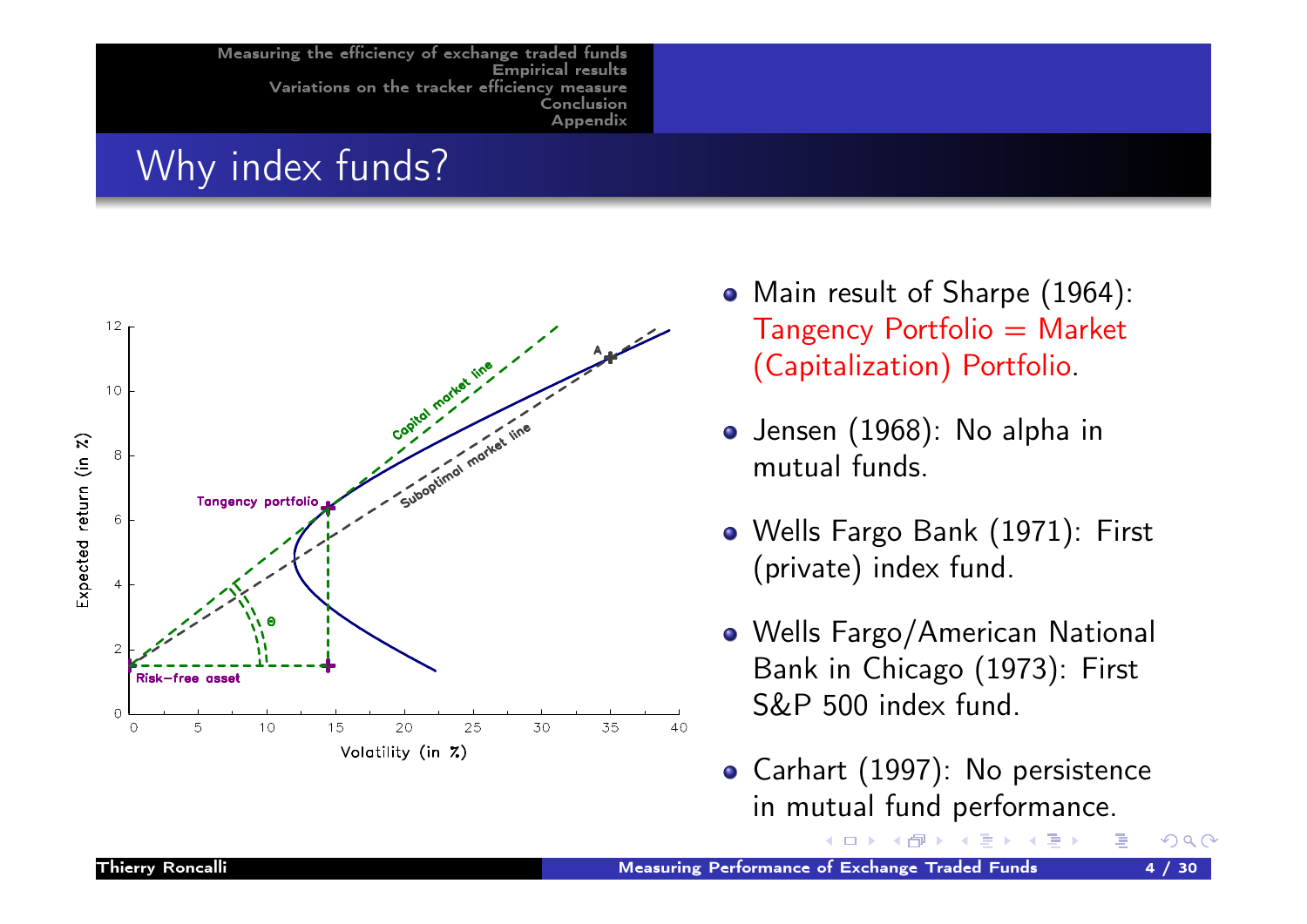Performance or efficiency? Information ratio as a selection criteria Efficiency indicator for trackers

# Performance or efficiency?

#### Fund picking process

- $\bullet$  Current rating systems  $=$  measure the alpha and its persistence with respect to the right risk factors
	- **1** How to define the universe of funds?
	- 2 How to measure the alpha?
- [Fund picking is different w](#page-4-0)ith passive management.
	- **1** The categorization of funds is not an issue.
	- $\alpha$  is not the relevant measure to assess the performance of index funds.

# <span id="page-4-0"></span>What is a good tracker?

A fund that presents no risk wrt. to the index.

 $\Omega$ 

化重复 化重复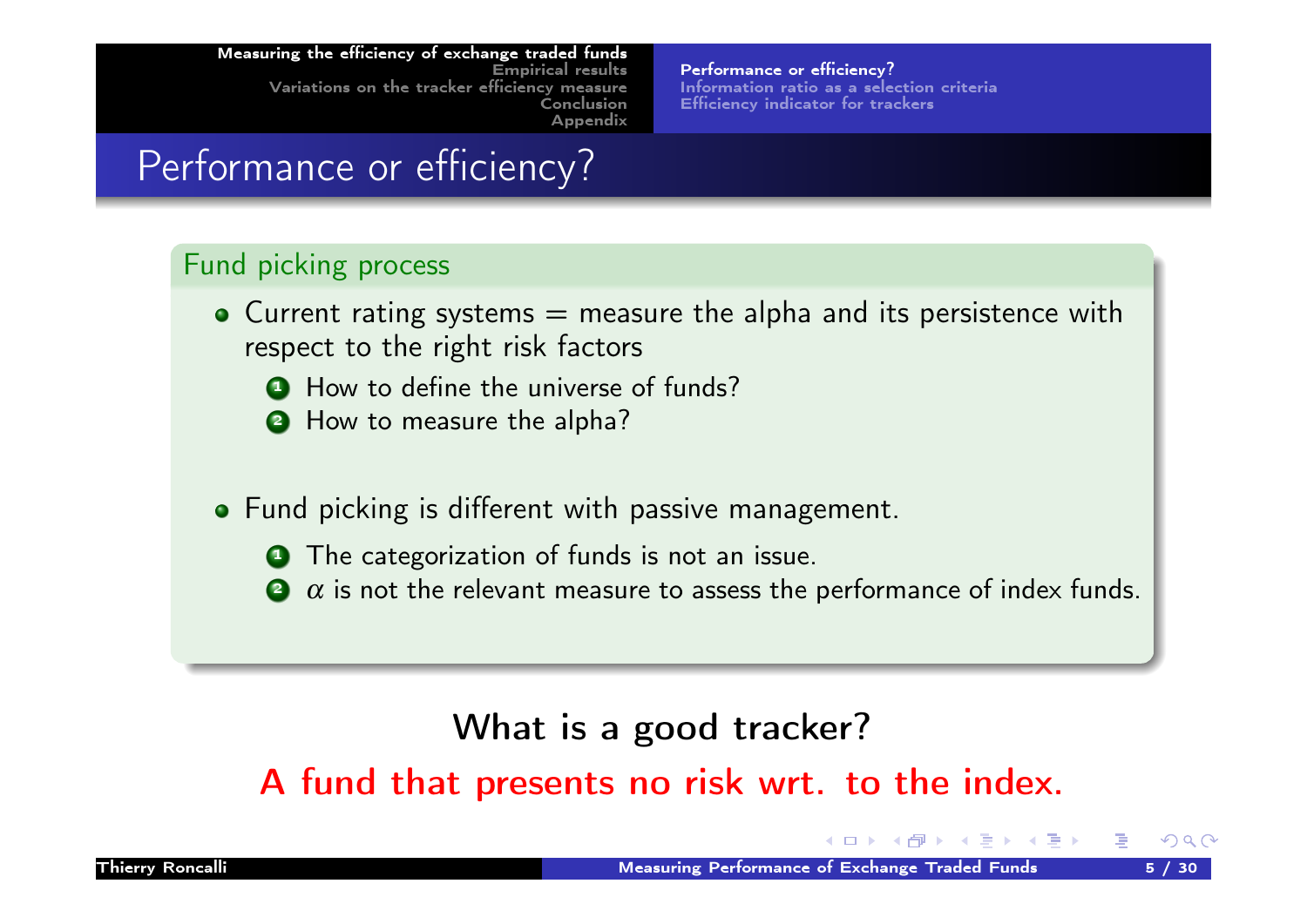Performance or efficiency? Information ratio as a selection criteria Efficiency indicator for trackers

# Portfolio optimization with a benchmark

We consider a universe of *n* assets.  $\mu$  and  $\Sigma$  are the vector of expected returns and the covariance matrix of asset returns. We note  $b$  the benchmark (or the index) and  $x$  the portfolio. The tracking error is:

$$
e = R(x) - R(b) = (x - b)^{\top} R
$$

The expected tracking error is then:

$$
\mu(x \mid b) = (x - b)^{\top} \mu
$$

[whereas](#page-25-0) [tracking error volatilit](#page-9-0)y is equal to:

$$
\sigma(x \mid b) = \sqrt{(x - b)^{\top} \Sigma(x - b)}
$$

The objective of the investor is to maximize the expected tracking error with a constraint on the tracking error volatility:

<span id="page-5-0"></span>
$$
x^* = \operatorname{arg} \max(x - b)^{\top} \mu
$$
  
u.c.  $\mathbf{1}^{\top} x = 1$  and  $\sigma(e) \le \sigma^*$ 

 $\Omega$ 

→ 重 ★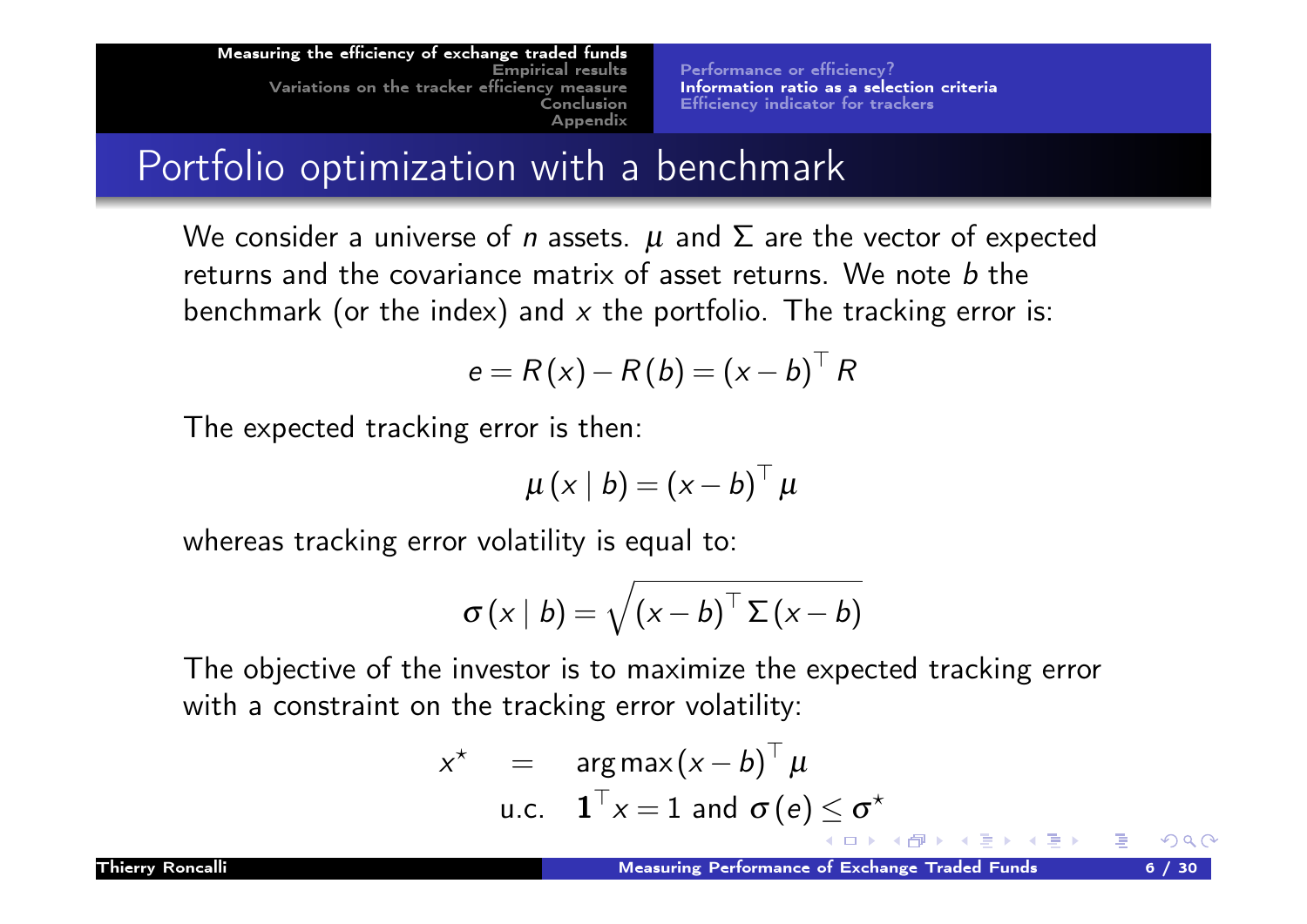Performance or efficiency? Information ratio as a selection criteria Efficiency indicator for trackers

# The geometry of the information ratio



The tangency portfolio is the portfolio that maximizes the information ratio:

$$
\tan \theta = \frac{BC}{AB} = \frac{\mu (x | b)}{\sigma (x | b)} = \text{IR}(x | b)
$$

イロト イ伊 ト イヨ ト イヨ トー

 $OQ$ 

活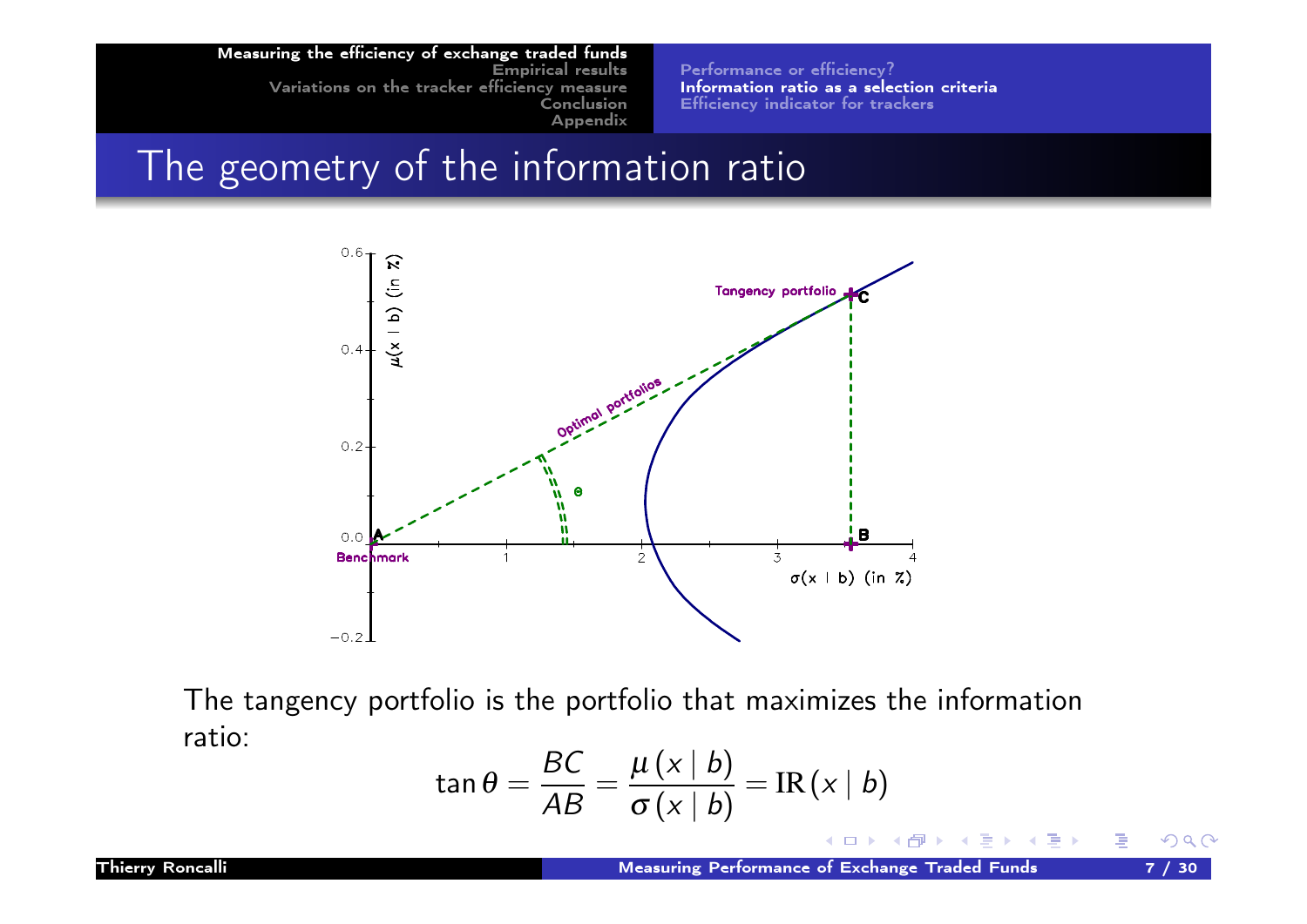Performance or efficiency? Information ratio as a selection criteria Efficiency indicator for trackers

# Comparing benchmarked portfolios



- $x_2 \succ x_1$  because it has a better excess-return performance
- $x_2 \succ x_3$  because  $x_4 \succ x_3$  with:

$$
\left\{\begin{array}{rcl} x_4 & = & (1 - \alpha) b + \alpha x_2 \\ \alpha & = & \sigma \left(x_3 \mid b\right) / \sigma \left(x_2 \mid b\right) \end{array}\right.
$$

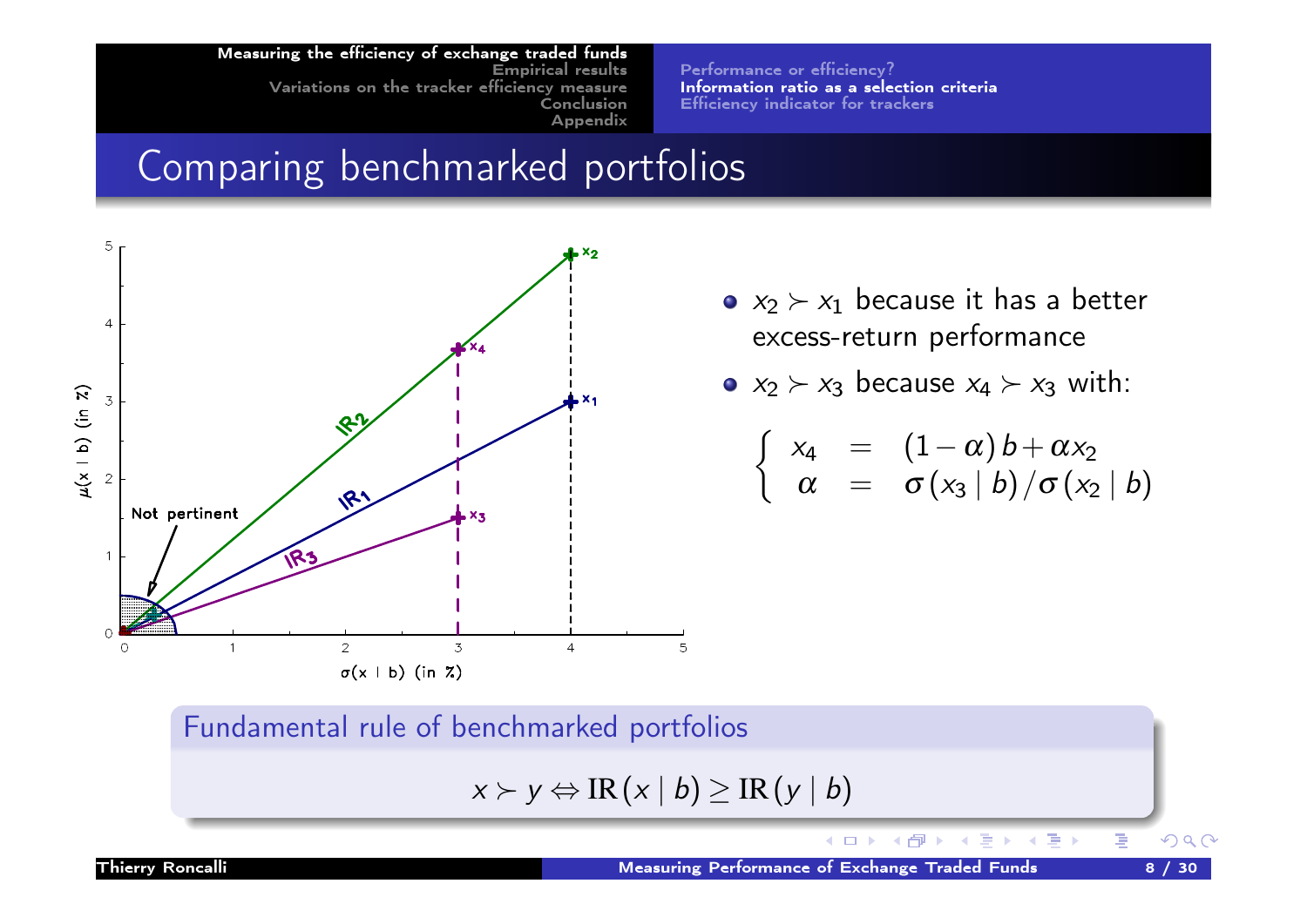Performance or efficiency? Information ratio as a selection criteria Efficiency indicator for trackers

# The irrelevance of the information ratio for trackers

- Using the previous rule, we have  $x_3 \succ x_2 \Rightarrow x_1 \succ x_2$ .
- The problem is that we cannot replicate the benchmark exactly. In real life, we need to use a [tracke](#page-4-0)r  $x_0$  [to proxy the](#page-4-0) [benc](#page-25-0)[hmark.](#page-9-0)





For benchmarked funds with low tracking-error volatility:

$$
\mathrm{IR}(x \mid b) > \mathrm{IR}(y \mid b) \Rightarrow x \succ y
$$

• If we consider the information ratio, investors will never chose the tracker  $x_0$ ! ∢ ∃ ▶ .∢ ∃ ▶

 $\Omega$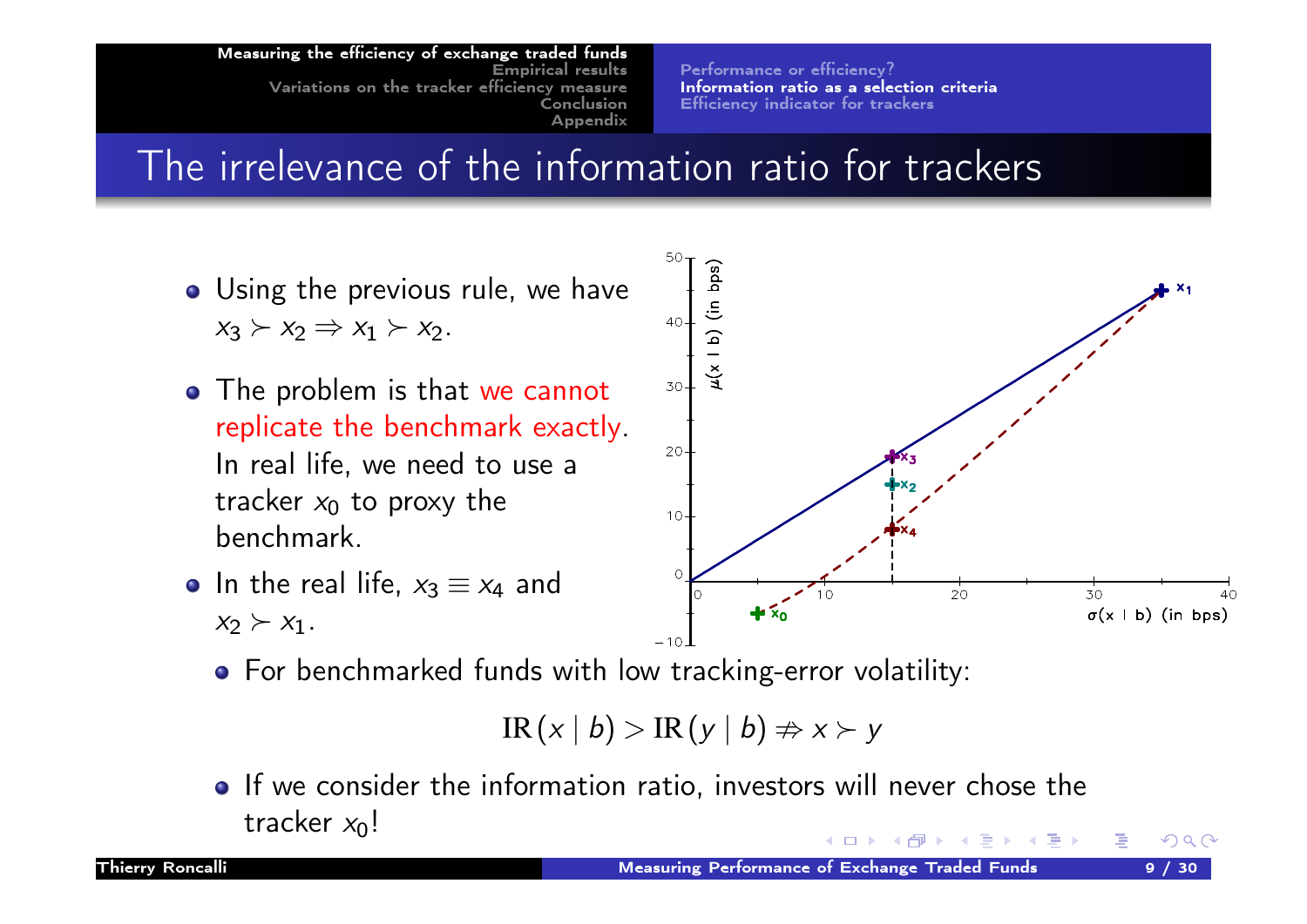Performance or efficiency? Information ratio as a selection criteria Efficiency indicator for trackers

# The framework

#### The two-period trading model

• The investor buy the tracker x at time  $t = 0$  and sells it at time  $t = 1$ . Note the corresponding tracking error e. The relative PnL of the investor with respect to the benchmark  $b$  is:

$$
\Pi(x \mid b) = e - s(x \mid b)
$$

[whe](#page-26-0)re  $s(x | b)$  [is](#page-9-0) [the](#page-9-0) [bid-](#page-9-0)ask spread of the tracker.

• The loss  $\mathscr{L}(x | b)$  of the investor is defined as follows:

<span id="page-9-0"></span>
$$
\mathscr{L}(x \mid b) = -\Pi(x \mid b)
$$

• The tracker efficiency measure is a risk measure applied to the loss function  $\mathscr{L}(x | b)$  of the investor.

 $OQ$ 

∢ 重 ≯ → 重 ≯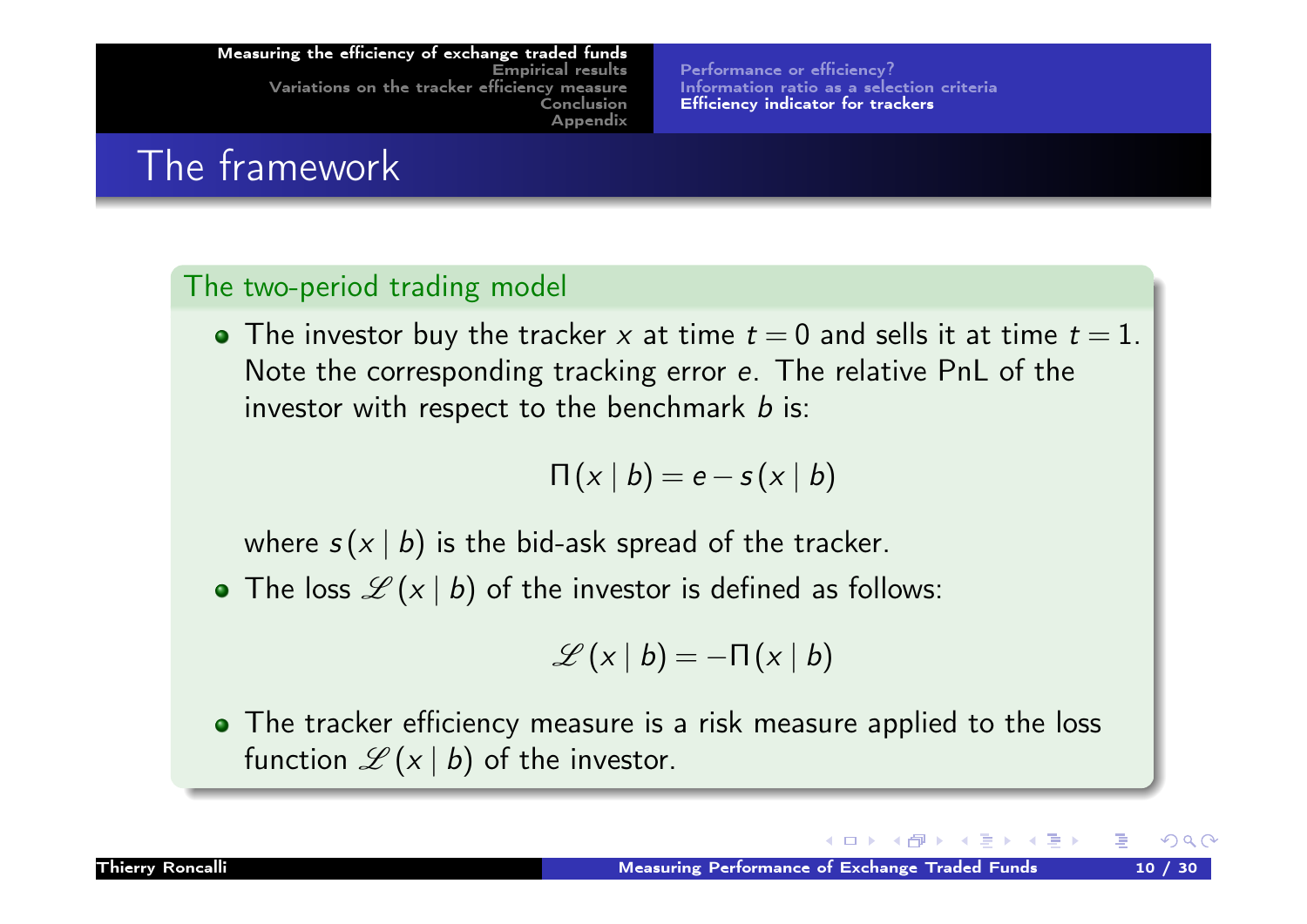Performance or efficiency? Information ratio as a selection criteria Efficiency indicator for trackers

#### **Illustration** What is your best tracker?

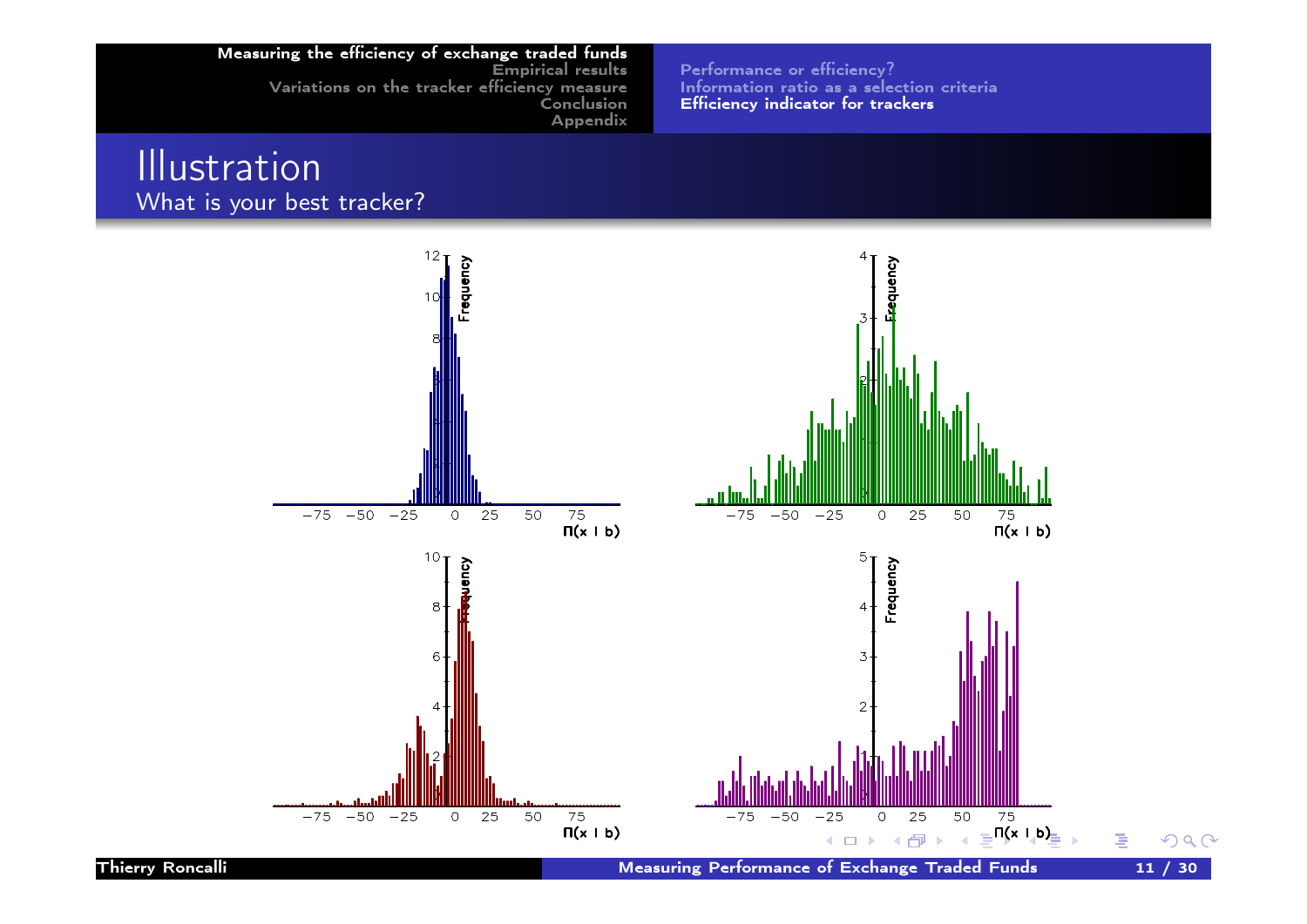Performance or efficiency? Information ratio as a selection criteria Efficiency indicator for trackers

# Definition of the efficiency measure

We propose to use value-at-risk, which is today commonly accepted as a standard risk measure. In this case, the efficiency measure  $\zeta_{\alpha}(x \mid b)$  is defined as follows:

$$
\zeta_{\alpha}(x \mid b) = -\{\inf \zeta : \Pr\{\mathscr{L}(x \mid b) \leq \zeta\} \geq \alpha\}
$$

#### [Definitio](#page-4-0)n

[The](#page-25-0)[effi](#page-25-0)[ciency measure](#page-9-0)  $\zeta_{\alpha}(x \mid b)$  of the tracker x with respect to the benchmark b corresponds to:

$$
\zeta_{\alpha}(x \mid b) = \mu(x \mid b) - s(x \mid b) - \Phi^{-1}(\alpha) \sigma(x \mid b)
$$

where  $\mu(x | b)$  is the expected value of the tracking error,  $s(x | b)$  is the bid-ask spread and  $\sigma(x \,|\: b)$  is the volatility of the tracking error $^{(*)}$ .

(\*) IOSCO terminology:  $\mu(x | b) =$  Tracking Difference (TD) &  $\sigma(x | b) =$  Tracking Error (TE). 医下环医下下 医  $OQ$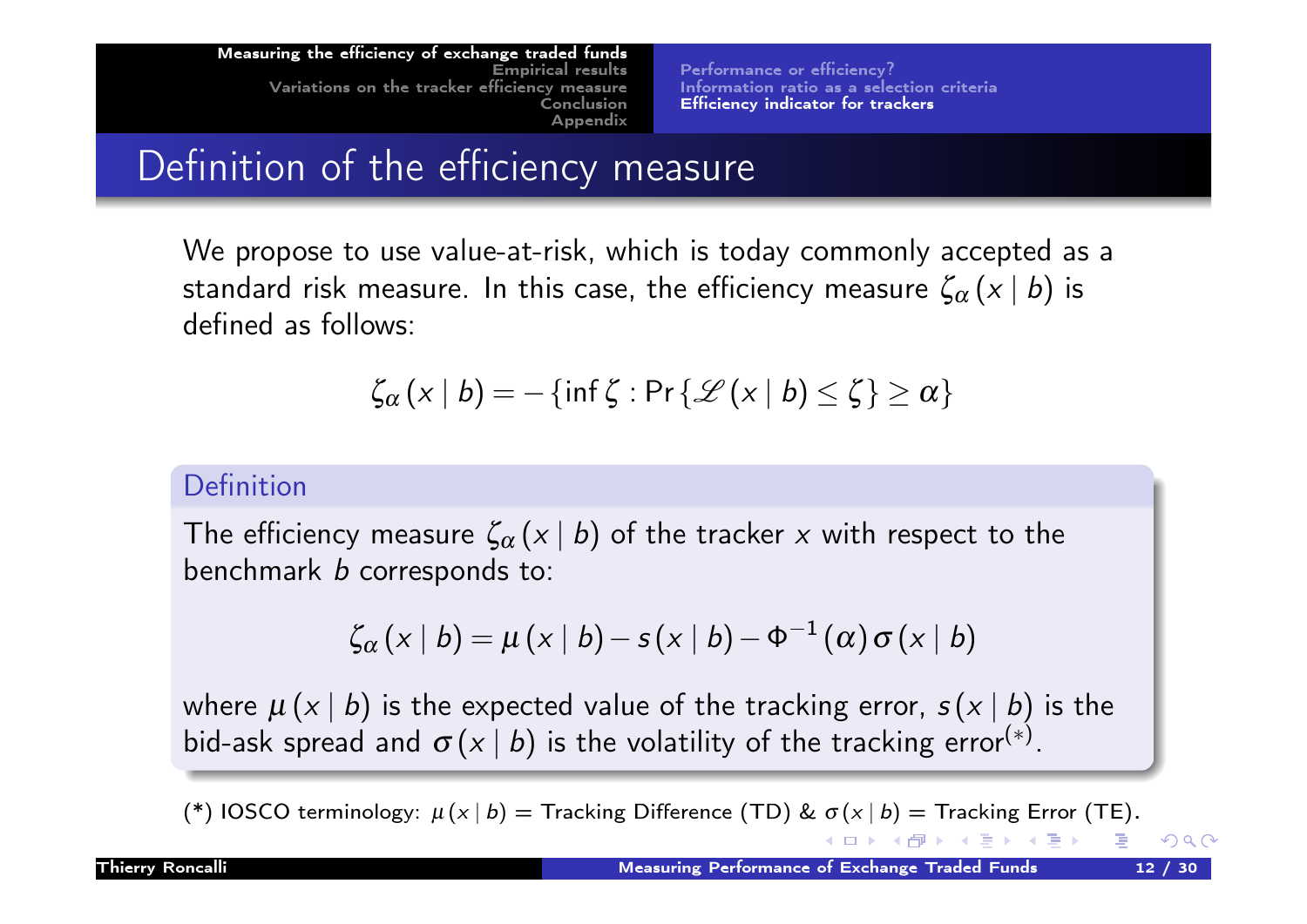Performance or efficiency? Information ratio as a selection criteria Efficiency indicator for trackers

# Computing the efficiency measure

We assume that  $\mu(x | b) = 50$  bps,  $\sigma(x | b) = 40$  bps and  $s(x | b) = 20$ bps. The confidence level  $\alpha$  is set to 95%.



 $\Rightarrow$  The efficiency measure of the tracker  $\zeta_{\alpha}(x | b)$  is −35.79 bps.

 $OQ$ 

重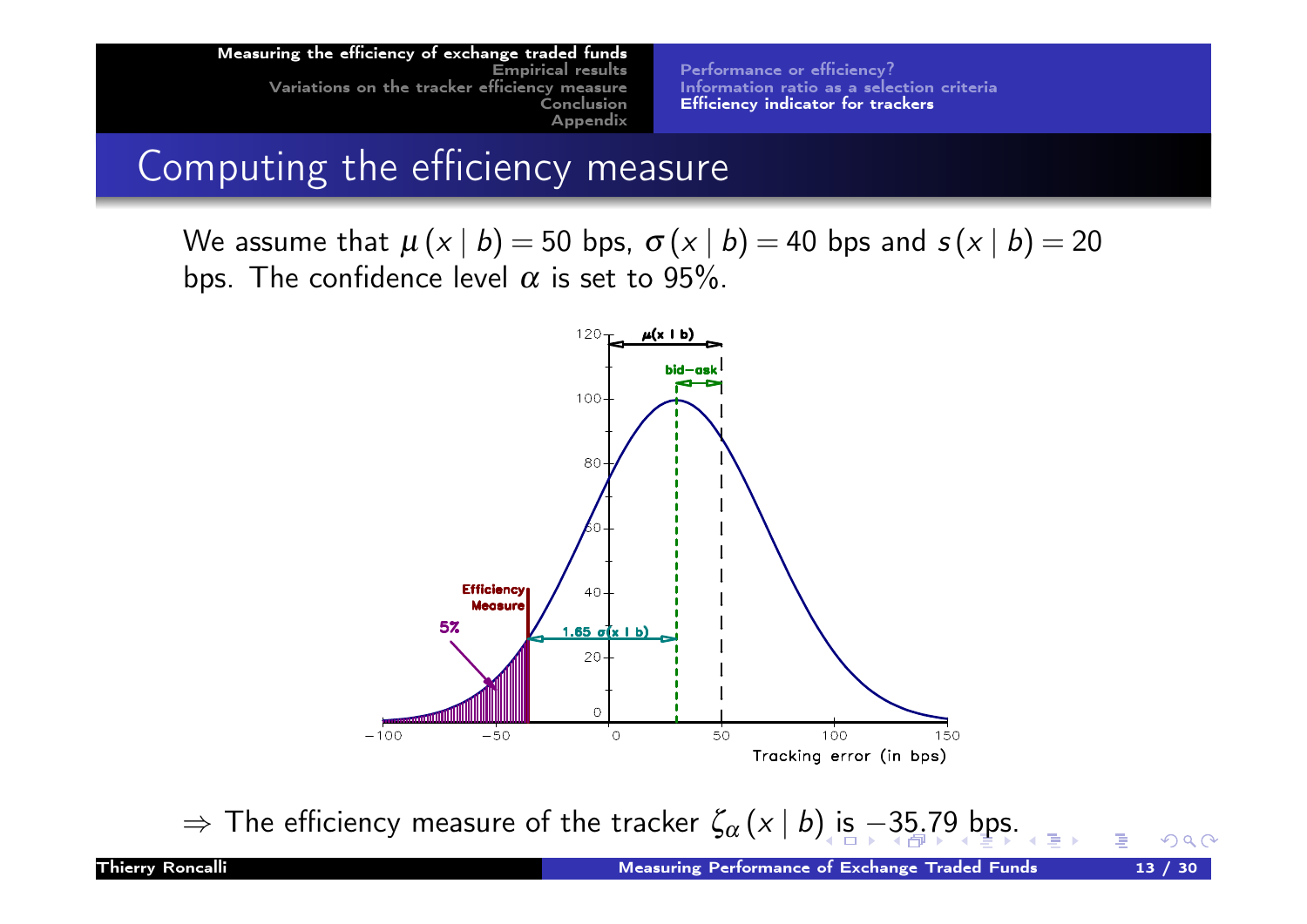Performance or efficiency? Information ratio as a selection criteria Efficiency indicator for trackers

# Impact of parameters on the efficiency measure

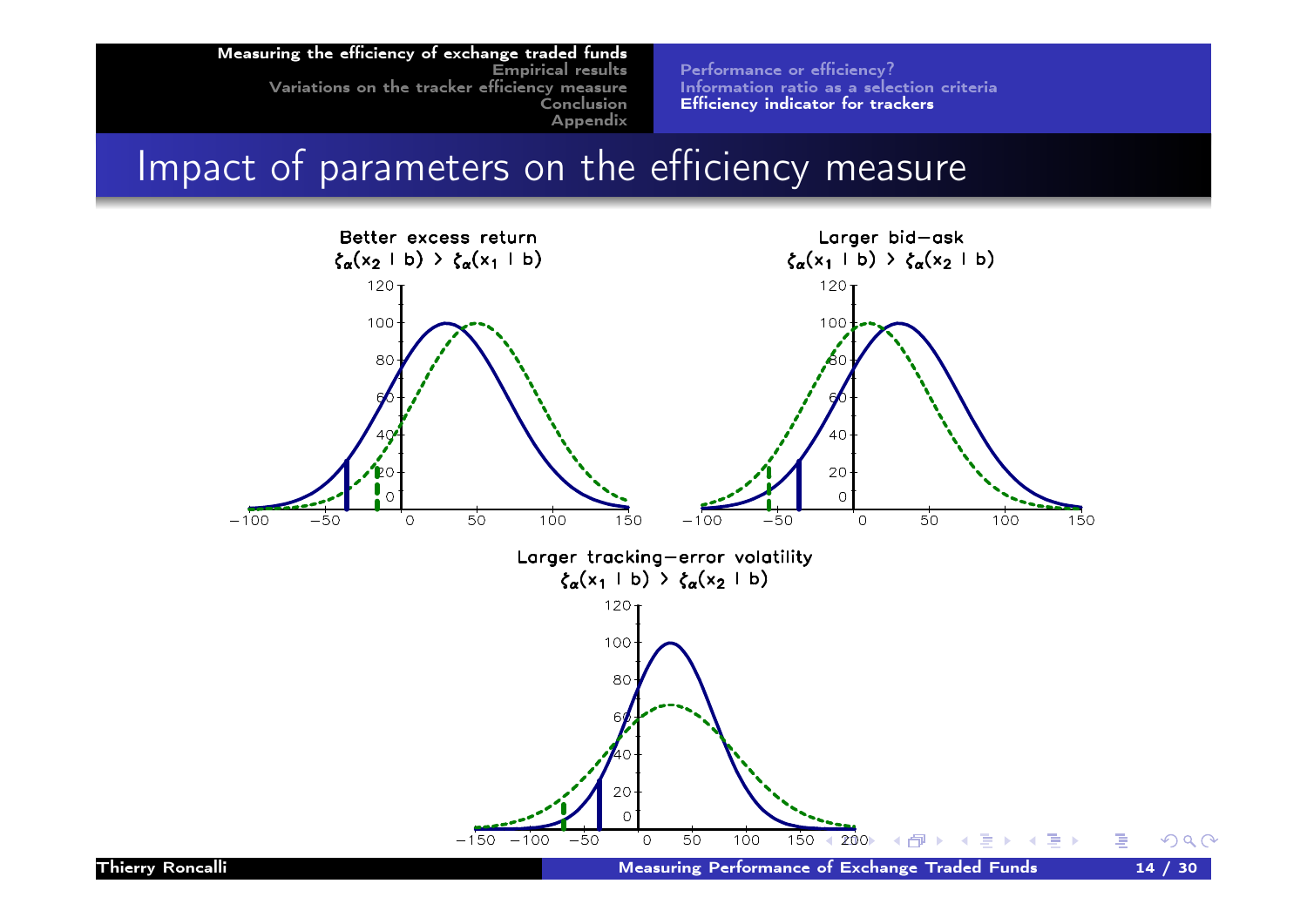An application to European ETFs Different benchmarks

Impact of parameters on the efficiency measure

- $\alpha = 95\%$ .
- Study period: Nov.,  $30^{th}$  2011 No.,  $30^{th}$  2012.
- We compute the best spread of the first limit order for each listing place and each trading day  $t$ . The daily spread is then the weighted [ave](#page-4-0)rage by considering the daily volume of the different listing places. [Th](#page-25-0)[e spread](#page-17-0)  $s(x | b)$  is therefore the average of daily spreads.
- We rebuild the net asset value of the ETF by incorporating dividends in order to compute the excess return  $\mu(x | b)$  and the tracking error volatility  $\sigma(x \mid b)$ .
- <span id="page-14-0"></span> $\bullet$  We consider  $\epsilon$  as the default currency.

- 제품 ▶ 제품 ▶ - 동

 $OQ$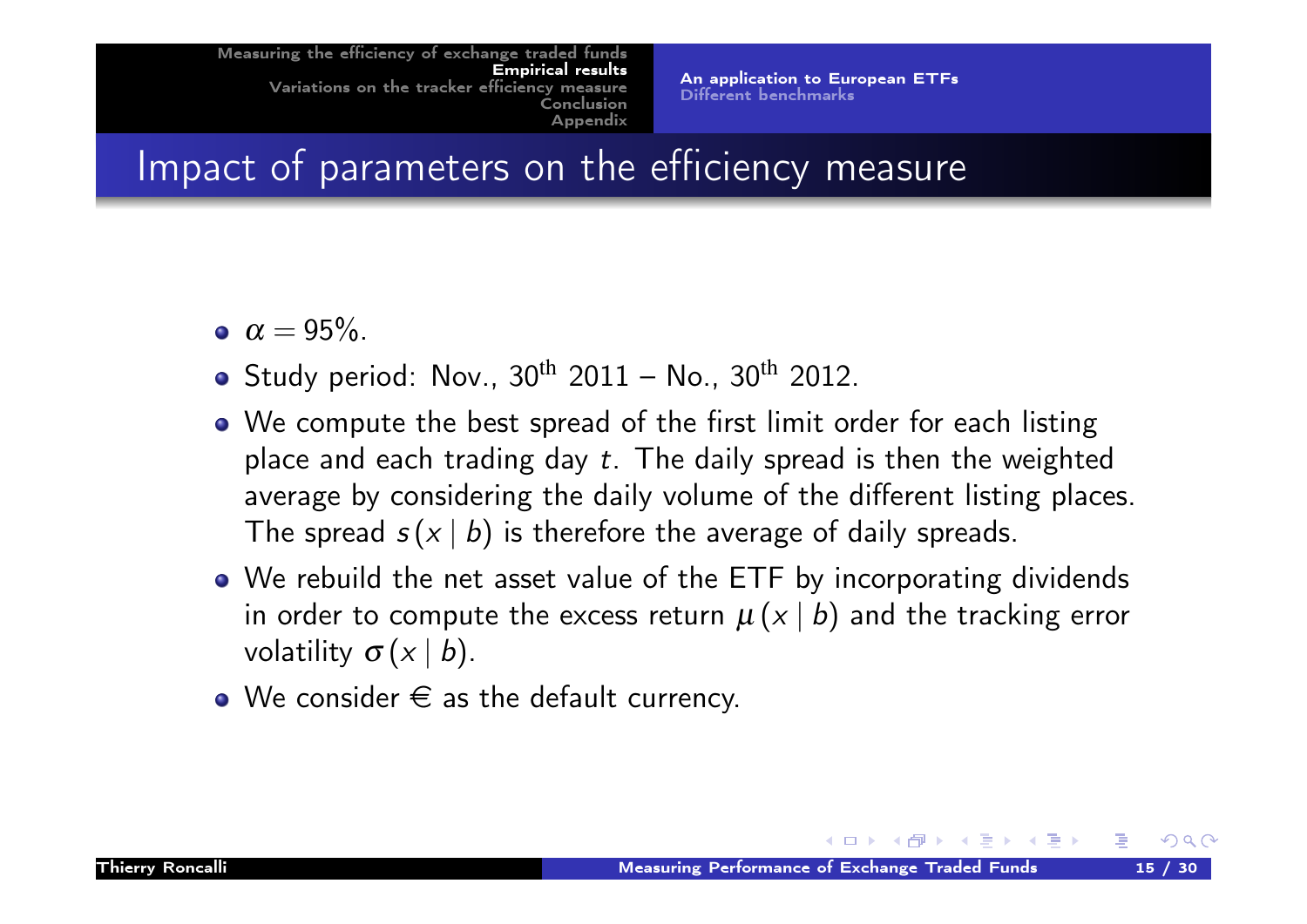An application to European ETFs Different benchmarks

# Results

| Tracker        | $\mu(x)$ | b<br>$\boldsymbol{\mathsf{X}}$ | $\hat{s}(x)$<br>$\bm{b}$ | $\hat{\sigma}(x)$ | $\bm{b}$<br>$\sigma$<br>X | $\bm{b}$<br>$\vert X \vert$<br>$\varsigma_\alpha$ |
|----------------|----------|--------------------------------|--------------------------|-------------------|---------------------------|---------------------------------------------------|
| Amundi         | 15.29    | 62.56                          | 9.84                     | 22.33             | 11.97                     | 32.98                                             |
| db X-trackers  | 15.33    | 65.97                          | 12.27                    | 22.86             | 7.31                      | 41.64                                             |
| iShares (DE)   | 15.05    | 37.88                          | 7.96                     | 21.62             | 56.54                     | $-63.38$                                          |
| <b>iShares</b> | 15.25    | 58.46                          | 10.39                    | 21.92             | 19.62                     | 15.70                                             |
| Lyxor          | 15.30    | 63.51                          | 8.48                     | 22.01             | 14.89                     | 30.47                                             |
| Source         | 14.90    | 23.51                          | 15.38                    | 22.23             | 7.25                      | $-3.83$                                           |
| Eurostoxx 50   | 14.67    |                                |                          | 22.09             |                           |                                                   |

| Tracker              | $\hat{\mu}$ ( $\times$ ) | b<br>Û<br>$\boldsymbol{\mathsf{X}}$ | ŝ<br>b<br>$\chi$ | $\hat{\sigma}(x)$ | $\hat{\sigma}$<br>$\bm{b}$<br>$\boldsymbol{\mathsf{X}}$ | $\bm{b}$<br>$\boldsymbol{X}$<br>$\mathbf{z}$ |
|----------------------|--------------------------|-------------------------------------|------------------|-------------------|---------------------------------------------------------|----------------------------------------------|
| Amundi               | 19.49                    | 9.19                                | 16.97            | 12.59             | 3.14                                                    | $-12.97$                                     |
| <b>Credit Suisse</b> | 19.57                    | 16.99                               | 18.23            | 12.50             | 4.63                                                    | $-8.88$                                      |
| db X-trackers        | 19.56                    | 16.04                               | 18.26            | 12.79             | 4.65                                                    | $-9.90$                                      |
| <b>HSBC</b>          | 19.68                    | 28.20                               | 20.58            | 12.68             | 3.45                                                    | 1.92                                         |
| <b>iShares</b>       | 19.34                    | $-6.10$                             | 7.45             | 12.56             | 4.90                                                    | $-21.63$                                     |
| Lyxor                | 19.60                    | 19.87                               | 13.56            | 12.59             | 0.98                                                    | 4.69                                         |
| Source               | 19.34                    | $-5.30$                             | 17.81            | 12.87             | 1.78                                                    | $-26.04$                                     |
| <b>UBS</b>           | 19.40                    | 0.02                                | 41.13            | 12.85             | 0.59                                                    | $-42.09$                                     |
| <b>S&amp;P 500</b>   | 19.40                    |                                     |                  | 12.76             |                                                         |                                              |

#### メロトメ 伊 トメ 君 トメ 君 トッ 君  $\mathcal{P}(\mathcal{A}) \subset \mathcal{P}(\mathcal{A})$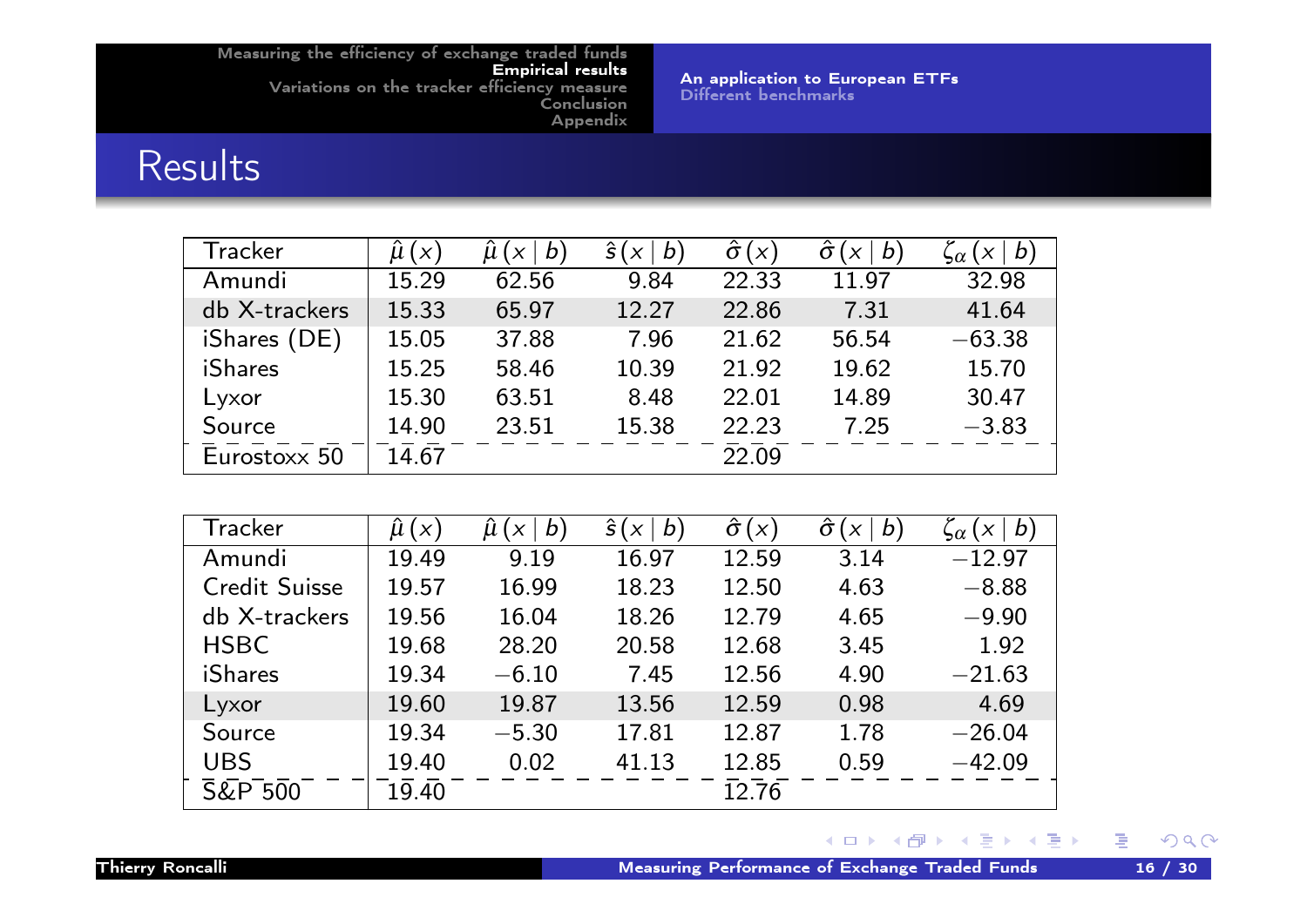An application to European ETFs Different benchmarks

# Results

| <b>Tracker</b>    | $\hat{\mu}$ $(x)$ | $\mu(x)$<br>$\bm{b}$ | $\hat{s}(x)$<br>$\bm{b}$ | $\hat{\sigma}(x)$ | $\hat{\sigma}$<br>$\bm{b}$<br>$\chi$ | $\zeta_{\alpha}(x \mid b)$ |
|-------------------|-------------------|----------------------|--------------------------|-------------------|--------------------------------------|----------------------------|
| Amundi            | 17.40             | $-20.75$             | 23.91                    | 10.32             | 3.67                                 | $-50.72$                   |
| Commerzbank       | 17.42             | $-18.25$             | 18.72                    | 10.83             | 3.56                                 | $-42.85$                   |
| db X-trackers     | 17.36             | $-24.46$             | 13.20                    | 10.30             | 25.18                                | $-79.20$                   |
| <b>iShares</b>    | 17.18             | $-42.08$             | 13.75                    | 10.14             | 50.80                                | $-139.65$                  |
| Lyxor             | 17.37             | $-23.09$             | 11.93                    | 10.09             | 1.55                                 | $-37.58$                   |
| Source            | 17.08             | $-52.64$             | 24.83                    | 10.31             | 1.69                                 | $-80.25$                   |
| <b>UBS</b>        | 17.36             | $-23.98$             | 31.25                    | 10.39             | 14.51                                | $-79.16$                   |
| <b>MSCI World</b> | 17.60             |                      |                          | 10.18             |                                      |                            |
|                   |                   |                      |                          |                   |                                      |                            |

| Tracker              | $\hat{\mu}$ $(x)$ | $\bm{b}$<br>$\boldsymbol{\mathsf{X}}$ | $\hat{s}(x)$<br>$\bm{b}$ | $\hat{\sigma}(x)$ | $\bm{b}$<br>$\chi$ | $\bm{b}$<br>$\chi$<br>$\varsigma_\alpha$ |
|----------------------|-------------------|---------------------------------------|--------------------------|-------------------|--------------------|------------------------------------------|
| <b>Credit Suisse</b> | 13.20             | $-205.79$                             | 30.05                    | 13.18             | 150.68             | $-484.46$                                |
| db X-trackers        | 14.13             | $-112.34$                             | 15.85                    | 13.07             | 12.83              | $-149.35$                                |
| <b>iShares</b>       | 14.18             | $-107.56$                             | 17.90                    | 13.07             | 160.21             | $-389.80$                                |
| Lyxor                | 14.45             | $-80.01$                              | 20.72                    | 13.07             | 14.87              | $-125.28$                                |
| Source               | 14.16             | $-109.20$                             | 50.30                    | 13.22             | 3.96               | $-166.02$                                |
| <b>MSCI EM</b>       | 15.25             |                                       |                          | 13.12             |                    |                                          |

#### メロトメ 伊 トメ き トメ き トッ きっ  $\mathcal{P}(\mathcal{A}) \subset \mathcal{P}(\mathcal{A})$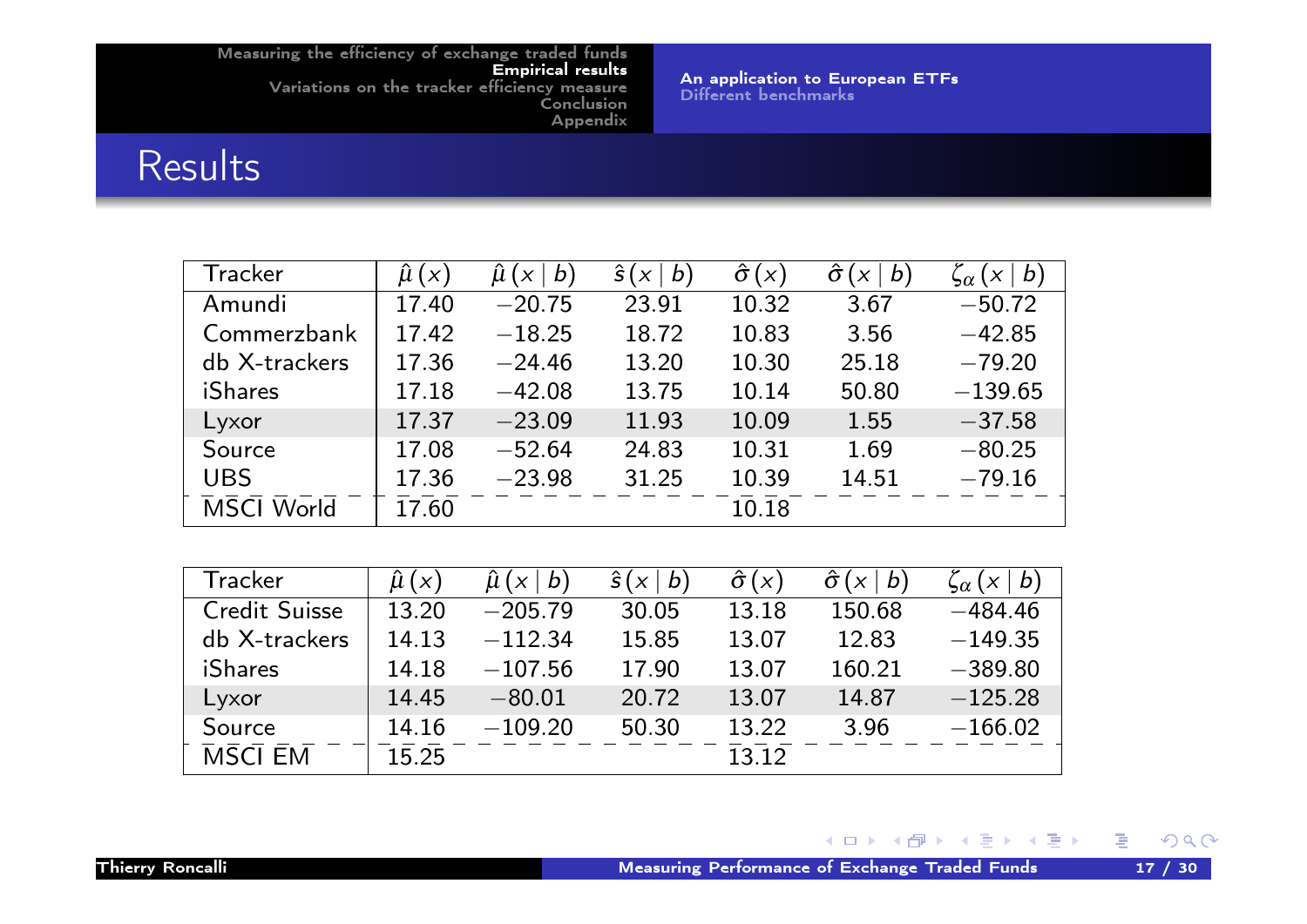An application to European ETFs Different benchmarks

# The case of different benchmarks

#### Problem

ETF providers do not choose the same benchmark to give access to an asset class (e.g. Japanese equities with Topix and MSCI Japan).

Answer

Use the Amenc and Martellini (2002) PCA method to build a [ref](#page-4-0)[erence index.](#page-14-0)

| Tracker           | $\hat{\mu}$ ( $\times$ ) | $\hat{\mu}$ ( $\times$ )<br>$\lfloor b \rfloor$ | $\hat{s}(x)$<br>$\bm{b}$ | $\hat{\sigma}(x)$ | $\hat{\sigma}(x)$<br>b | $\zeta_{\alpha}(x \mid b)$ |
|-------------------|--------------------------|-------------------------------------------------|--------------------------|-------------------|------------------------|----------------------------|
| db X-trackers     | $-0.72$                  | $-35.87$                                        | 15.82                    | 16.58             | 256.73                 | $-475.29$                  |
| iShares           | $-0.76$                  | $-40.64$                                        | 19.98                    | 15.97             | 66.84                  | $-170.90$                  |
| Lyxor             | $-1.29$                  | $-92.96$                                        | 14.98                    | 16.10             | 62.81                  | $-211.58$                  |
| Source            | $-0.67$                  | $-31.40$                                        | 35.11                    | 16.58             | 65.30                  | $-174.25$                  |
| Japanese equities | $-0.36$                  |                                                 |                          | 15.84             |                        |                            |

<span id="page-17-0"></span>◀ □ ▶ ◀ @ ▶ ◀ 듣 ▶ ◀ 듣 ▶ ...

 $OQ$ 

DB.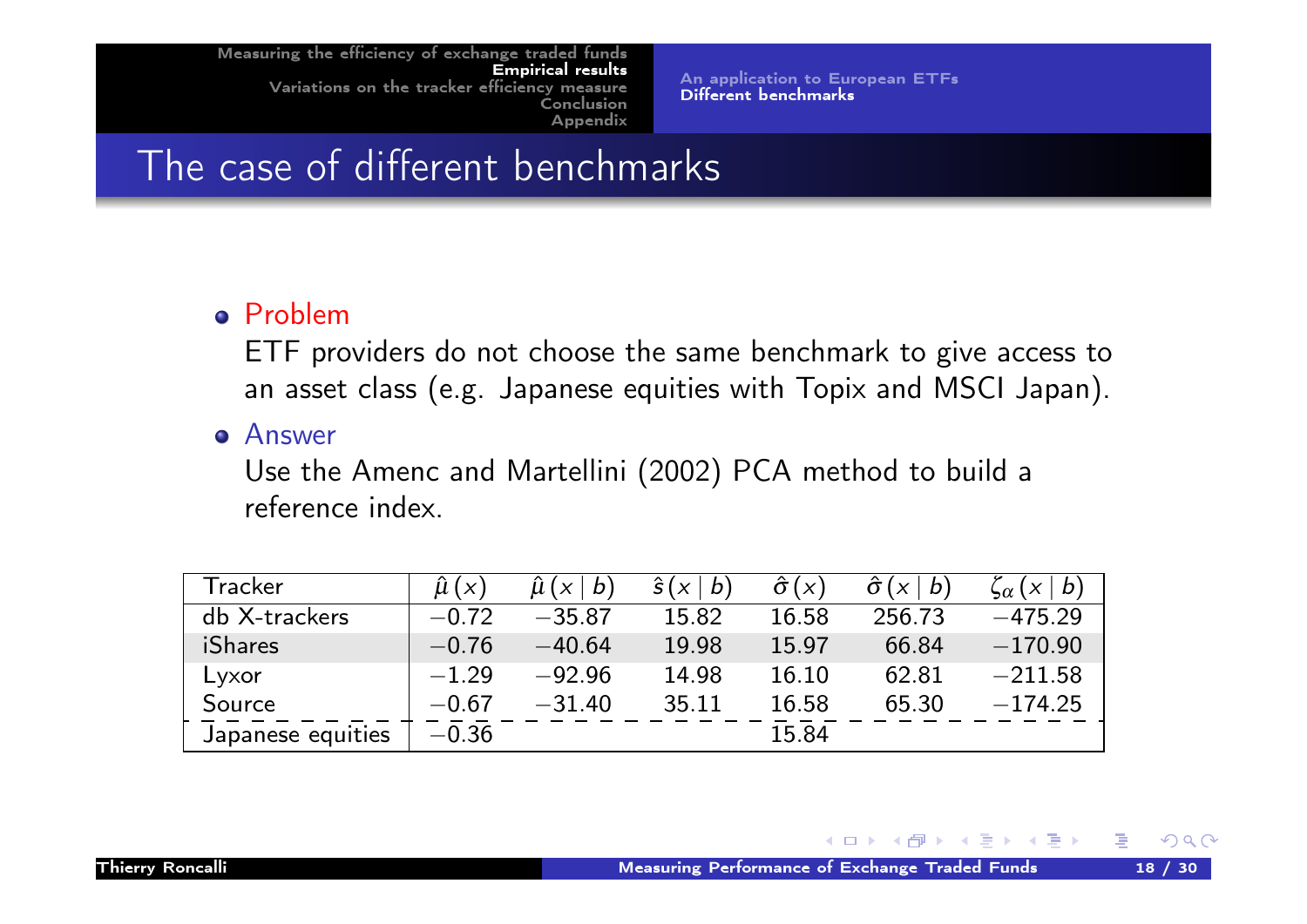Choosing another risk measure The liquidity issue

# Choosing another risk measure

Semi-variance:

$$
\zeta_{\alpha}(x \mid b) = \mu(x \mid b) - s(x \mid b) - 1.65 \cdot \sqrt{2} \cdot \sigma_{-}(x \mid b)
$$

**•** Historical value-at-risk:

$$
\zeta_{\alpha}(x \mid b) = \mu(x \mid b) - s(x \mid b) - \mathbf{F}_{0}^{-1}(\alpha)
$$

where  $F_0$  is the probability distribution of centered tracking errors.

[Co](#page-4-0)[rnish-Fisher value-at-ri](#page-18-0)sk

$$
\zeta_{\alpha}(x \mid b) = \mu(x \mid b) - s(x \mid b) - z_{\alpha} \cdot \sigma(x \mid b)
$$

where  $z_\alpha$  depends on the skewness and kurtosis of centered tracking errors.

Expected shortfall

<span id="page-18-0"></span>
$$
\zeta_{\alpha}(x \mid b) = \mu(x \mid b) - s(x \mid b) - \mathbb{E}\left[L_0 \mid L_0 \geq \mathbf{F}_0^{-1}(\alpha)\right]
$$

where  $L_0$  is the (random) centered tracking error.

 $OQ$ 

 $\mathbb{B}$  is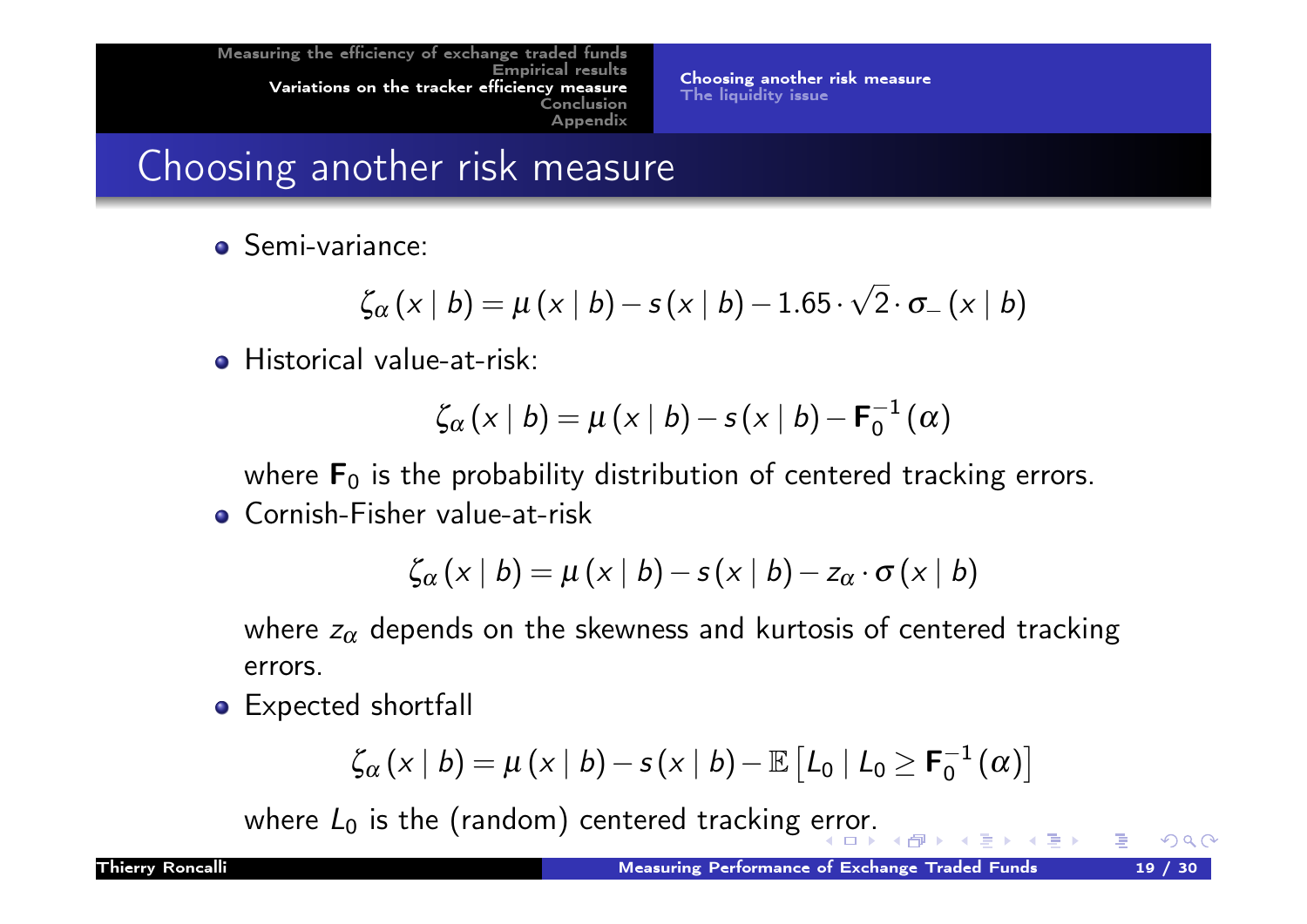Choosing another risk measure The liquidity issue

#### Choosing another risk measure Results

| Eurostoxx 50   |          |                                              |                                            |                                                 |                           |  |  |  |
|----------------|----------|----------------------------------------------|--------------------------------------------|-------------------------------------------------|---------------------------|--|--|--|
| Tracker        | b        | b<br>$\boldsymbol{\mathsf{X}}$<br>$\sigma_-$ | Va $\rm R_{\alpha}$ ( $\times$<br>$\bm{b}$ | $ES_{\alpha}$<br>b<br>$\boldsymbol{\mathsf{X}}$ | $CF_{\alpha}$<br>$\bm{b}$ |  |  |  |
| Amundi         | 32.98    | 44.72                                        | 47.75                                      | 47.25                                           | 62.54                     |  |  |  |
| db X-trackers  | 41.64    | 44.12                                        | 45.90                                      | 41.02                                           | 47.15                     |  |  |  |
| iShares (DE)   | $-63.38$ | $-64.32$                                     | $-59.40$                                   | $-102.51$                                       | $-62.72$                  |  |  |  |
| <b>iShares</b> | 15.70    | 20.38                                        | 34.77                                      | 12.21                                           | 27.93                     |  |  |  |
| Lyxor          | 30.47    | 41.63                                        | 47.97                                      | 38.26                                           | 61.48                     |  |  |  |
| Source         | $-3.83$  | 3.74                                         | 5.00                                       | 4.63                                            | 19.17                     |  |  |  |

#### S&P 500

| Tracker              | b<br>$\sigma$ | b)<br>$\sigma_{-}$<br>X | Va $\rm R_{\alpha}$<br>$\bm{b}$<br>$\times$ | $ES_{\alpha}$<br>b | $CF_{\alpha}$ '<br>b |
|----------------------|---------------|-------------------------|---------------------------------------------|--------------------|----------------------|
| Amundi               | $-12.97$      | $-10.64$                | $-10.24$                                    | $-10.55$           | $-8.04$              |
| <b>Credit Suisse</b> | $-8.88$       | $-8.26$                 | $-6.60$                                     | $-10.37$           | $-7.35$              |
| db X-trackers        | $-9.90$       | $-10.13$                | $-8.88$                                     | $-11.77$           | $-10.02$             |
| <b>HSBC</b>          | 1.92          | 2.92                    | 4.24                                        | 2.23               | 3.73                 |
| iShares              | $-21.63$      | $-21.15$                | $-19.10$                                    | $-23.59$           | $-20.23$             |
| Lyxor                | 4.69          | 4.73                    | 4.88                                        | 4.25               | 4.71                 |
| Source               | $-26.04$      | $-25.67$                | $-25.50$                                    | $-26.00$           | $-25.37$             |
| <b>UBS</b>           | $-42.09$      | $-41.98$                | $-41.93$                                    | $-42.09$           | $-41.95$             |

#### 医霍夫氏菌科 人 (重)  $\mathcal{P}(\mathcal{A}) \subset \mathcal{P}(\mathcal{A})$ ◀ □ ▶ ◀ 何 ▶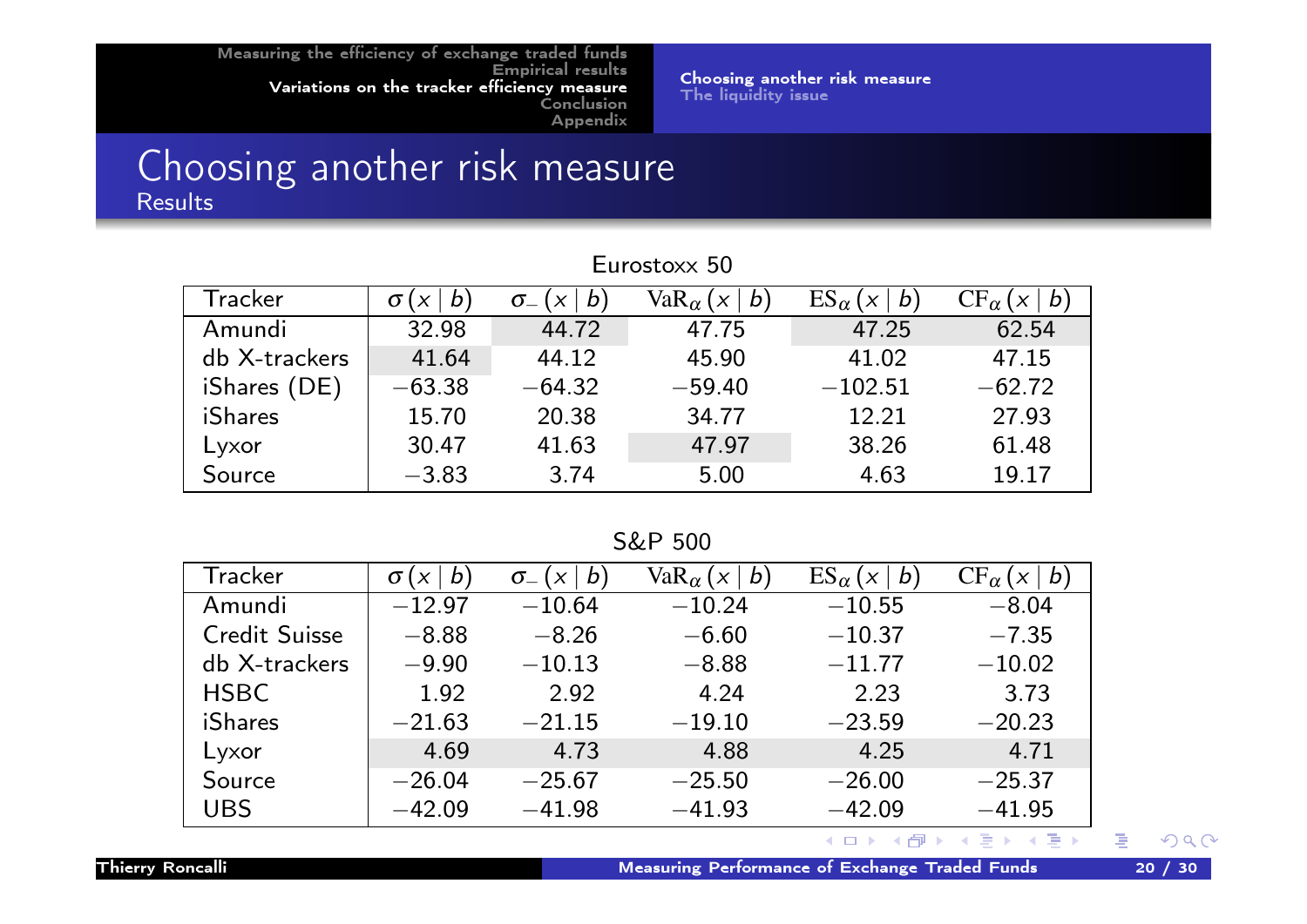Choosing another risk measure The liquidity issue

# The liquidity issue

#### Issue with the previous spread definition

Institutional investors buy or sell a notional N, that can not generally be executed via the best first limit orders.

#### Definition of the liquidity spread

[We then](#page-4-0) consider another spread measure  $s_N(x | b)$  corresponding to [intraday](#page-25-0) [spreads weighted by t](#page-20-0)he duration between two ticks for a given notional.

We have:

<span id="page-20-0"></span>
$$
s_{\textsf{N}}\left(\textsf{x} \mid b\right)=\frac{\sum_{j=\text{open}}^{\text{close}} s_j\left(t_{j+1}-t_j\right)}{\sum_{j=\text{open}}^{\text{close}}\left(t_{j+1}-t_j\right)}
$$

where  $s_j$  is the spread of the  $j^{\text{th}}$  tick in order to trade a notional  $N$  and  $t_{j+1} - t_j$  the elapsed time between two consecutive ticks.

 $\Omega$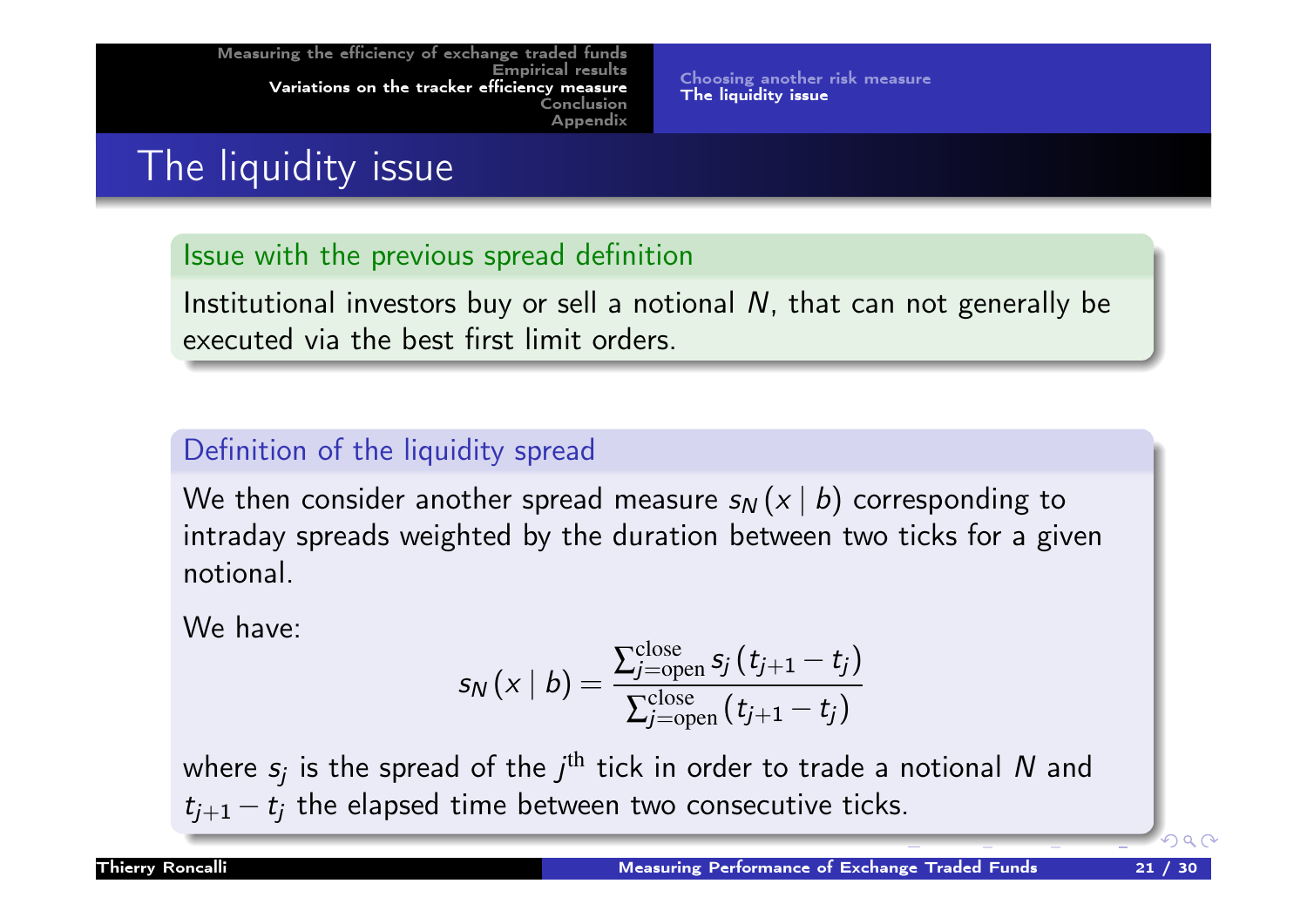Choosing another risk measure The liquidity issue

#### The liquidity issue Evolution of the spread of the Amundi Eurostoxx 50 tracker



The liquidity spread increases with the notional:

$$
N_1 \geq N_2 \Rightarrow s_{N_1}(x \mid b) \geq s_{N_2}(x \mid b)
$$

 $OQ$ 

活

4 重→

Ξ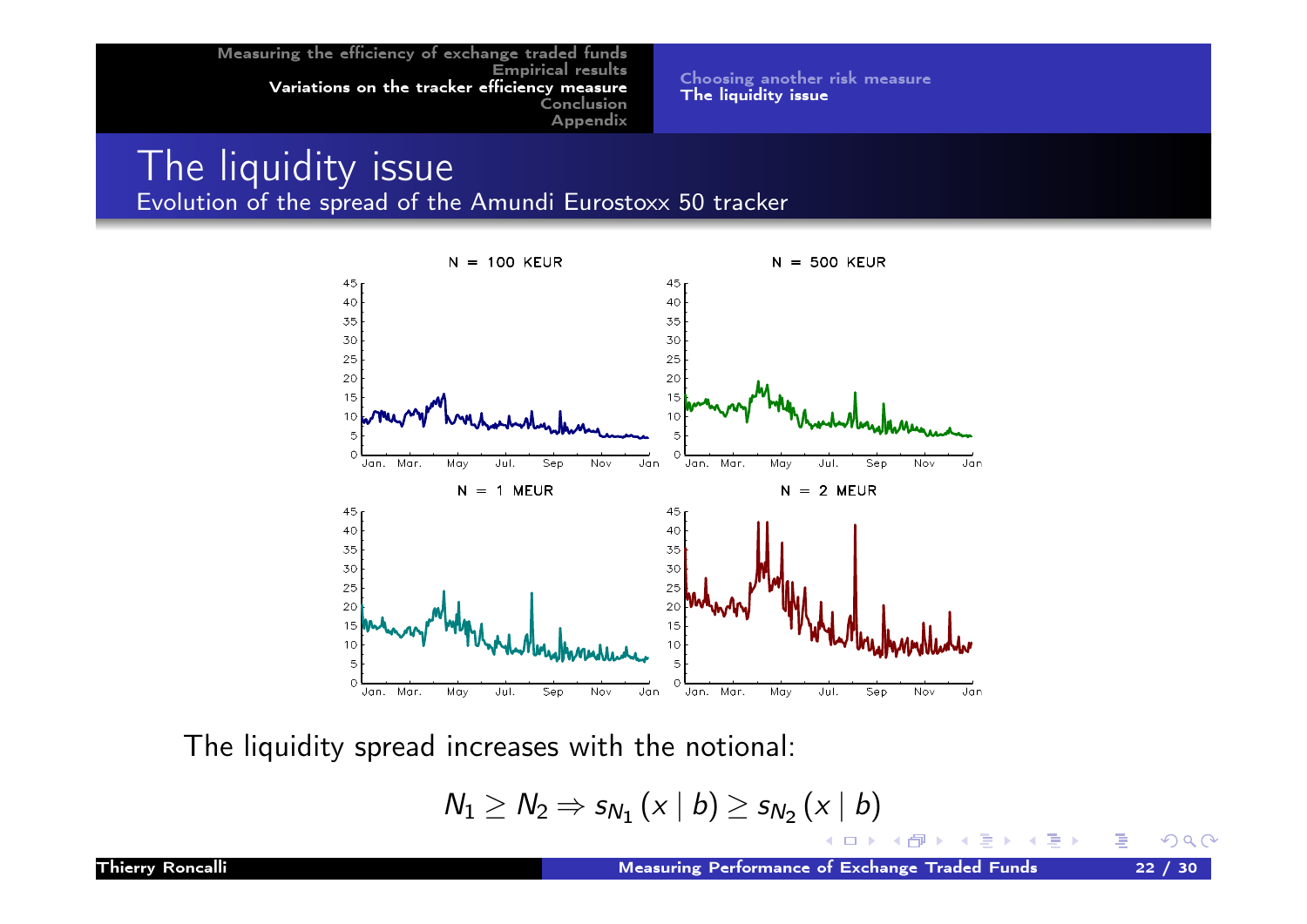Choosing another risk measure The liquidity issue

#### The liquidity issue Boxplot(\*) of Eurostoxx 50 ETF spreads



(\*) The boxplot indicates the minimum value, the quartile range, the median and the last decile.  $PQQ$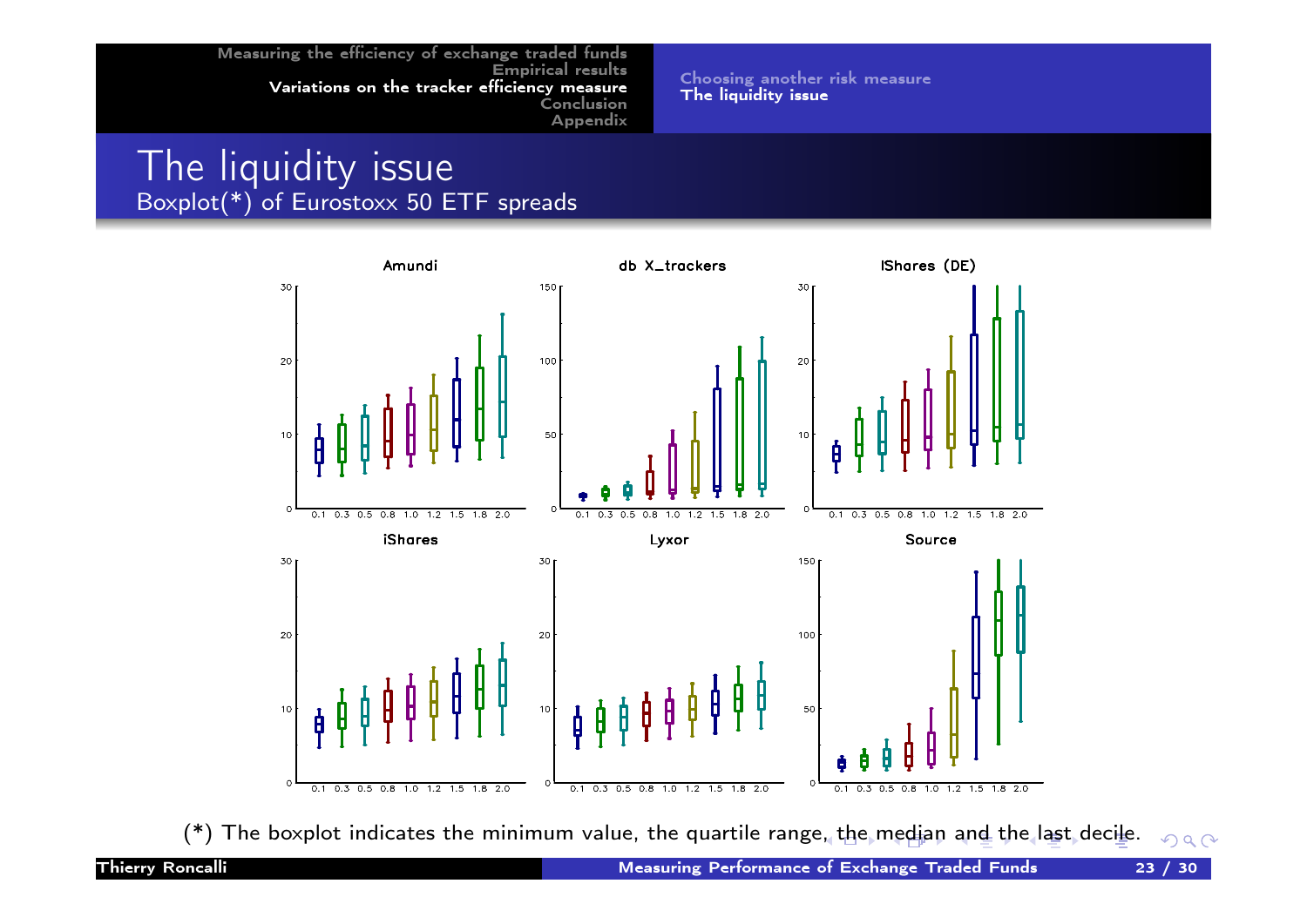Choosing another risk measure The liquidity issue

The liquidity issue Impact of the liquidity on the efficiency measure (Eurostoxx 50)

The efficiency measure becomes:

$$
\zeta_{\alpha}(x \mid b) = \mu(x \mid b) - \mathbf{F}_{s_{N}}^{-1}(\alpha) - \Phi^{-1}(\alpha) \sigma(x \mid b)
$$

where  ${\sf F}_{s_{\sf \!{\scriptscriptstyle N}}}$  is the distribution of the liquidity spread  $s_{\sf \!{\scriptscriptstyle N}}.$ 

| Tracker       | <b>100 KEUR</b> | 1 MEUR   2 MEUR |           |  |
|---------------|-----------------|-----------------|-----------|--|
|               | 95%             | 95%             | 95%       |  |
| Amundi        | 30.19           | 25.45           | 15.00     |  |
| db X-trackers | 43.28           | $-2.39$         | $-66.68$  |  |
| iShares (DE)  | $-65.05$        | $-77.04$        | $-98.73$  |  |
| iShares       | 15.72           | 10.33           | 5.31      |  |
| Lyxor         | 27.89           | 24.98           | 19.97     |  |
| Source        | $-8.80$         | $-64.29$        | $-193.50$ |  |

 $\Rightarrow$  The efficiency measure is not the same for retail investors and institutional investors! **K ロ ▶ K 御 ▶ K 君 ▶ K 君 ▶** 

 $OQ$ 

GB.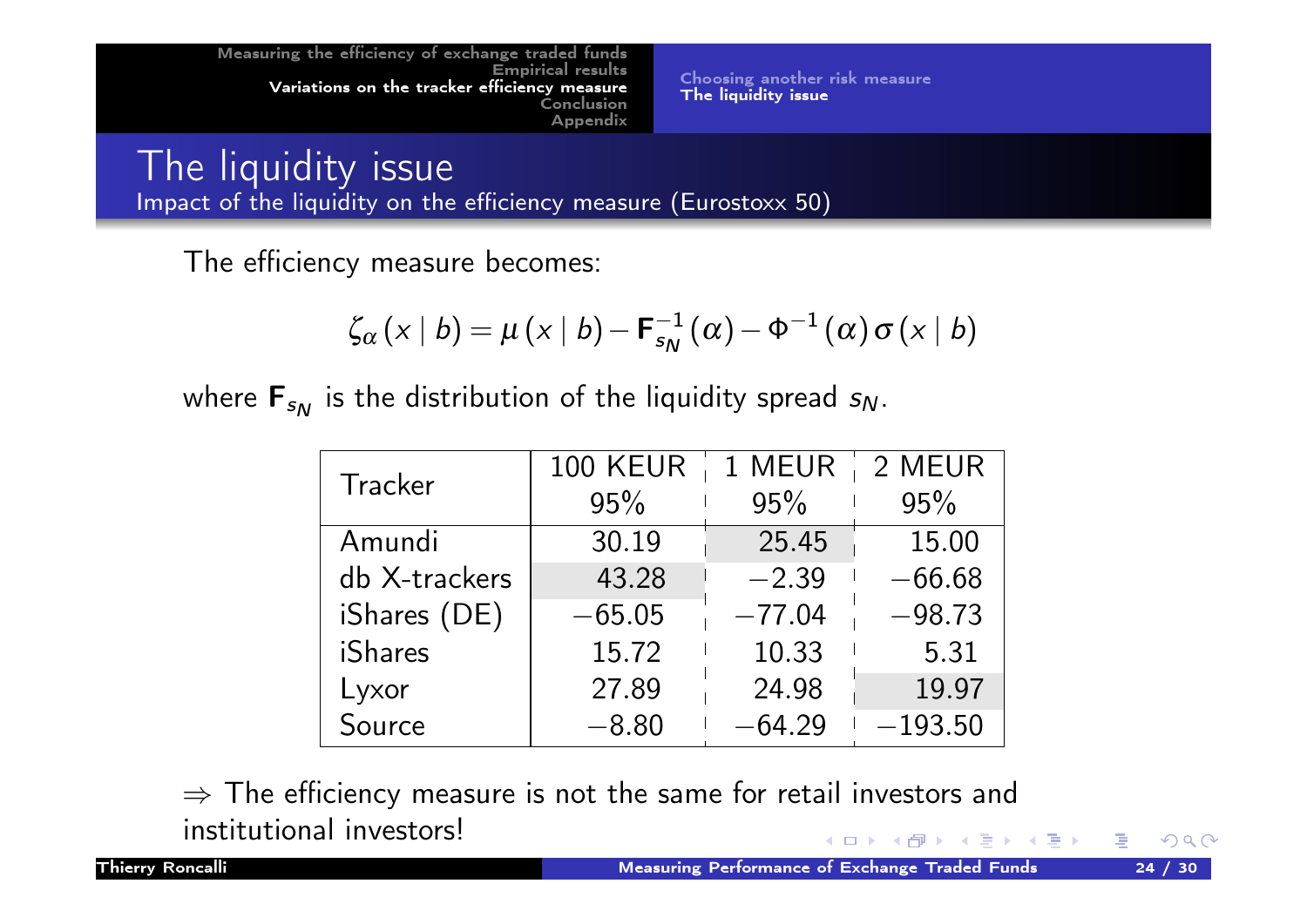Choosing another risk measure The liquidity issue

## The liquidity issue What about active managers?

#### Generalization to the multi-period model

If we consider a multi-period model with  $m$  trades, the performance measure becomes:

$$
\zeta_{\alpha}(x \mid b) = \mu(x \mid b) - m \cdot s_{N}(x \mid b) - \Phi^{-1}(\alpha) \sigma(x \mid b)
$$

[This](#page-14-0)[for](#page-14-0)[mula highlights the im](#page-18-0)portance of liquidity for active managers.

#### Remark

A highly active manager will only be interested in the spread measure because:

$$
\lim_{m\to\infty}\zeta_{\alpha}(x\mid b)=-m\cdot s_{N}(x\mid b)
$$

 $OQ$ 

€.

→ 重 ▶ → 重 ▶ →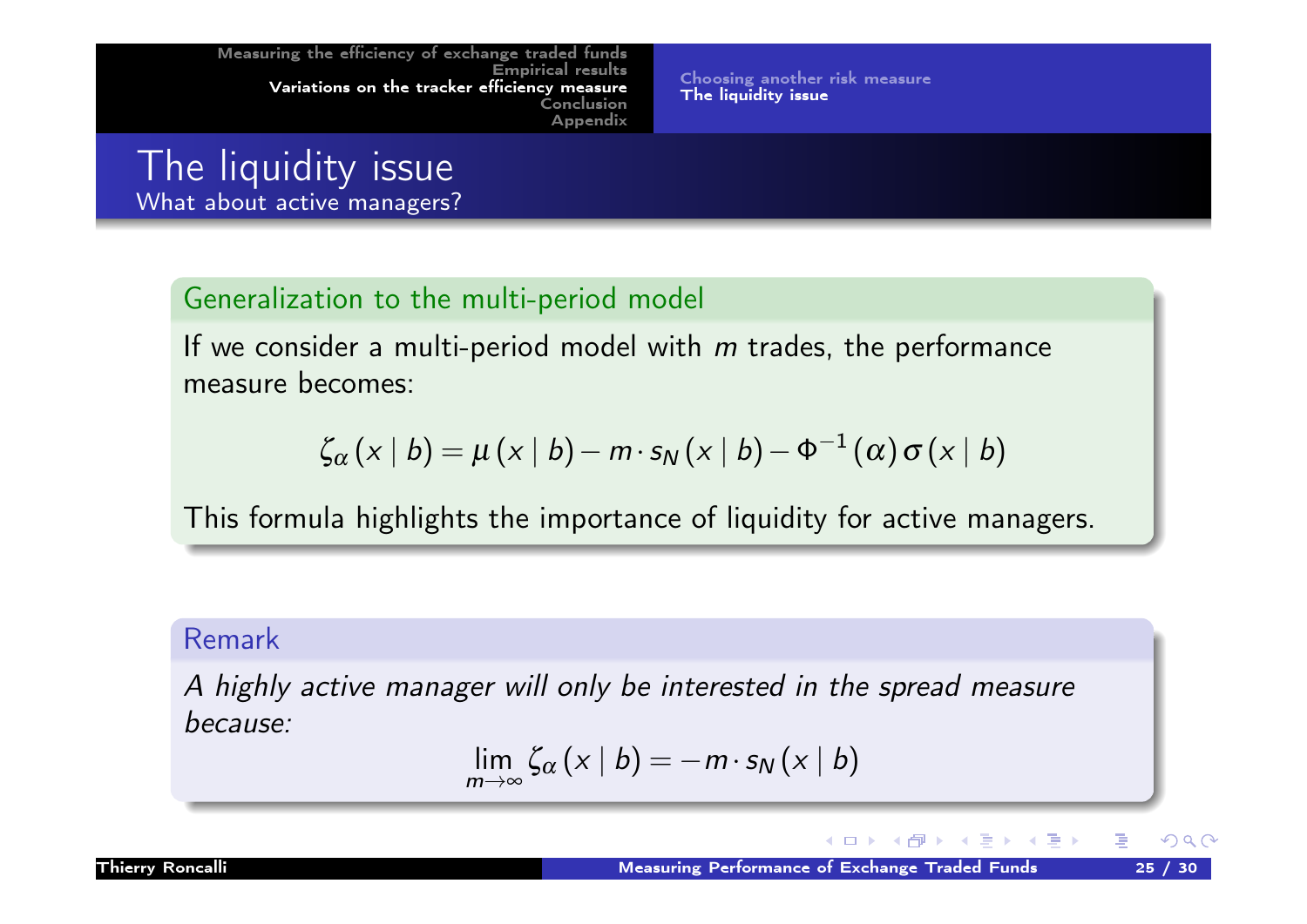# Conclusion

- **1** Current rating systems are not adapted to index funds.
- **2** The information ratio could not be used to measure the performance of trackers.
- **3** The efficiency measure of an exchange traded fund is a function of three main parameters: excess return, tracking error volatility and liquidity spread:

$$
\zeta_{\alpha}(x \mid b) = \mu(x \mid b) - s(x \mid b) - \Phi^{-1}(\alpha) \sigma(x \mid b)
$$

- **4** The efficiency measure is the right statistic to measure the performance of trackers.
- **5** For institutional investors and active managers, the efficiency measure is principally driven by the liquidity:

<span id="page-25-0"></span>
$$
\lim_{m\to\infty}\zeta_{\alpha}(x\mid b)=-m\cdot s_{N}(x\mid b)
$$

Б.,

 $OQ$ 

∢ ∃ ▶ .∢ ∃ ▶ ..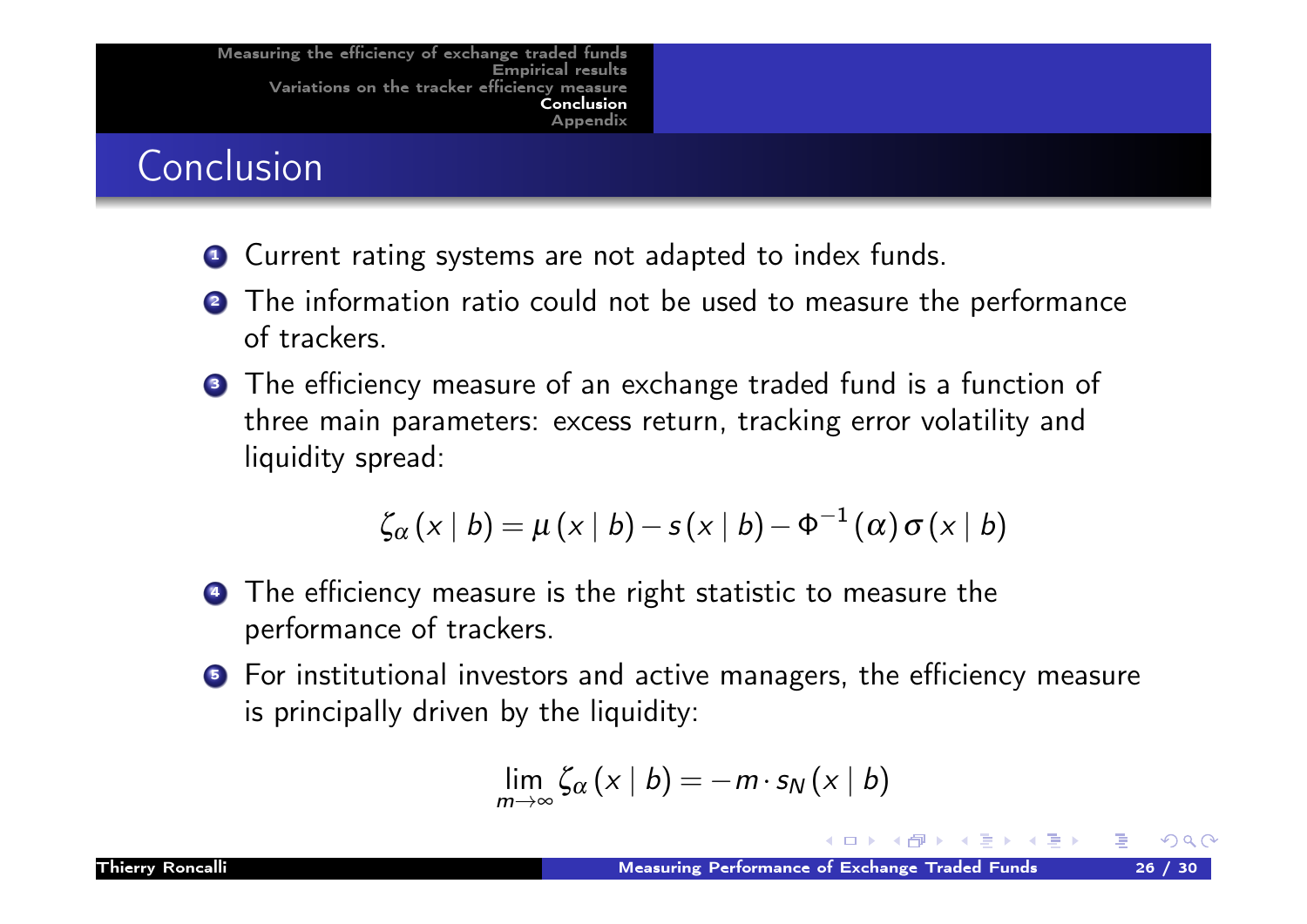Analytical expression of the spread  $s_N(x | b)$ 

We define the daily spread  $s_N(x | b)$  as a weighted average of intraday spreads:

$$
s_{\boldsymbol{N}}\left(\mathbf{x} \mid b\right) = \frac{\sum_{\boldsymbol{j}=\text{open}}^{\text{close}} s_{\boldsymbol{j}}\left(t_{\boldsymbol{j}+\boldsymbol{1}}-t_{\boldsymbol{j}}\right)}{\sum_{\boldsymbol{j}=\text{open}}^{\text{close}}\left(t_{\boldsymbol{j}+\boldsymbol{1}}-t_{\boldsymbol{j}}\right)}
$$

where  $s_{\bm j}$  is the spread of the  $j^\text{th}$  tick and  $t_{{\bm j}+{\bm 1}}-t_{\bm j}$  the elapsed time between two consecutive ticks:

$$
s_j = c_j \frac{\left(\bar{P}_j^+ - \bar{P}_j^-\right)}{\bar{P}_j^0}
$$

We have also:

$$
\bar{P}_{j}^{\bullet} = \frac{\sum_{k=1}^{K} \bar{Q}_{j,k}^{\bullet} P_{j,k}^{\bullet}}{\sum_{k=1}^{K} \bar{Q}_{j,k}^{\bullet}}
$$

where  $P_{\rm i}^+$  $j,k$  (resp.  $P_{\boldsymbol{j},k}^{-1}$  $j_{j,\boldsymbol{k}}^{\leftarrow}$ ) is the ask (or bid) price at  $t_{\boldsymbol{j}}$  for the  $k^\text{th}$  limit order. The average mid price  $\bar{P}^{\mathbf{0}}_j$  corresponds to:

<span id="page-26-0"></span>
$$
\bar{P}_{\pmb{j}}^{\mathbf{0}}=\frac{\bar{P}_{\pmb{j}}^{+}+\bar{P}_{\pmb{j}}^{-}}{2}
$$

Thierry Roncalli **Measuring Performance of Exchange Traded Funds** 27 / 30

K ロ ▶ K @ ▶ K 할 ▶ K 할 ▶ .. 할

 $OQ$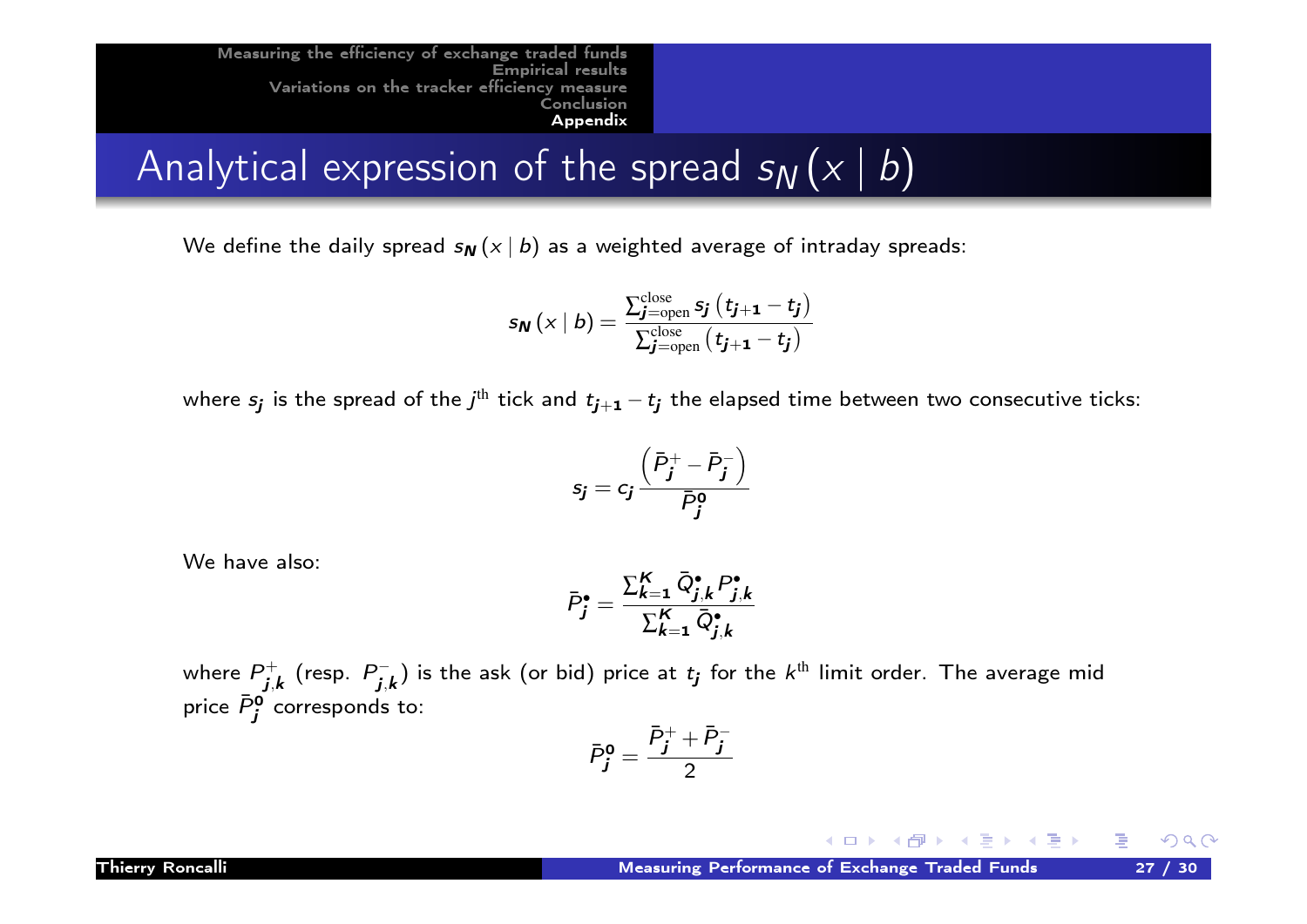Analytical expression of the spread  $s_N$   $(x | b)$ 

The quantity  $\bar{Q}^+_i$  $_{\bm{j},\bm{k}}^+$  and  $\bar{\bm{Q}}_{\bm{j},\bm{k}}^ \bar{j,k}$  are defined as follows:

$$
\bar{Q}_{\pmb{j},\pmb{k}}^{\bullet} = \max \left(0, \min \left(Q_{\pmb{j},\pmb{k}}^{\bullet}, Q_{\pmb{j}}^{\star} - \sum_{l=1}^{\pmb{k}-\pmb{1}} Q_{\pmb{j},\pmb{l}}^{\bullet}\right)\right)
$$

Here,  $Q_i^+$  $j_{j,k}^{+}$  and  $Q_{\boldsymbol{j},\boldsymbol{k}}^{-}$  are the ask and bid volumes of the  $k^\text{th}$  limit order. The reference quantity  $Q_j^{\star}$  is the ratio between the trading notional N and the mid price:

$$
Q_j^\star = \frac{N}{\bar{P}_j^{\mathbf{0}}}
$$

[Sometimes](#page-25-0) it may appear that the trading volume on the order book is lower than the notional N. That is why the factor  $c_i$  may be greater than one:

$$
c_j = \max\left(1, \frac{Q_j^\star}{\min\left(\sum_{k=1}^K Q_{j,k}^+, \sum_{k=1}^K Q_{j,k}^-\right)}\right)
$$

For instance, if we wish to execute an order of 2 MEUR and there is only a trading volume of 1 MEUR, we multiply the spread by two.

For each trading day, we compute the daily spread for the different listing places using the previous formulas and we take the best spread. イロト イ団 ト イミト イモトー

 $OQ$ 

(重)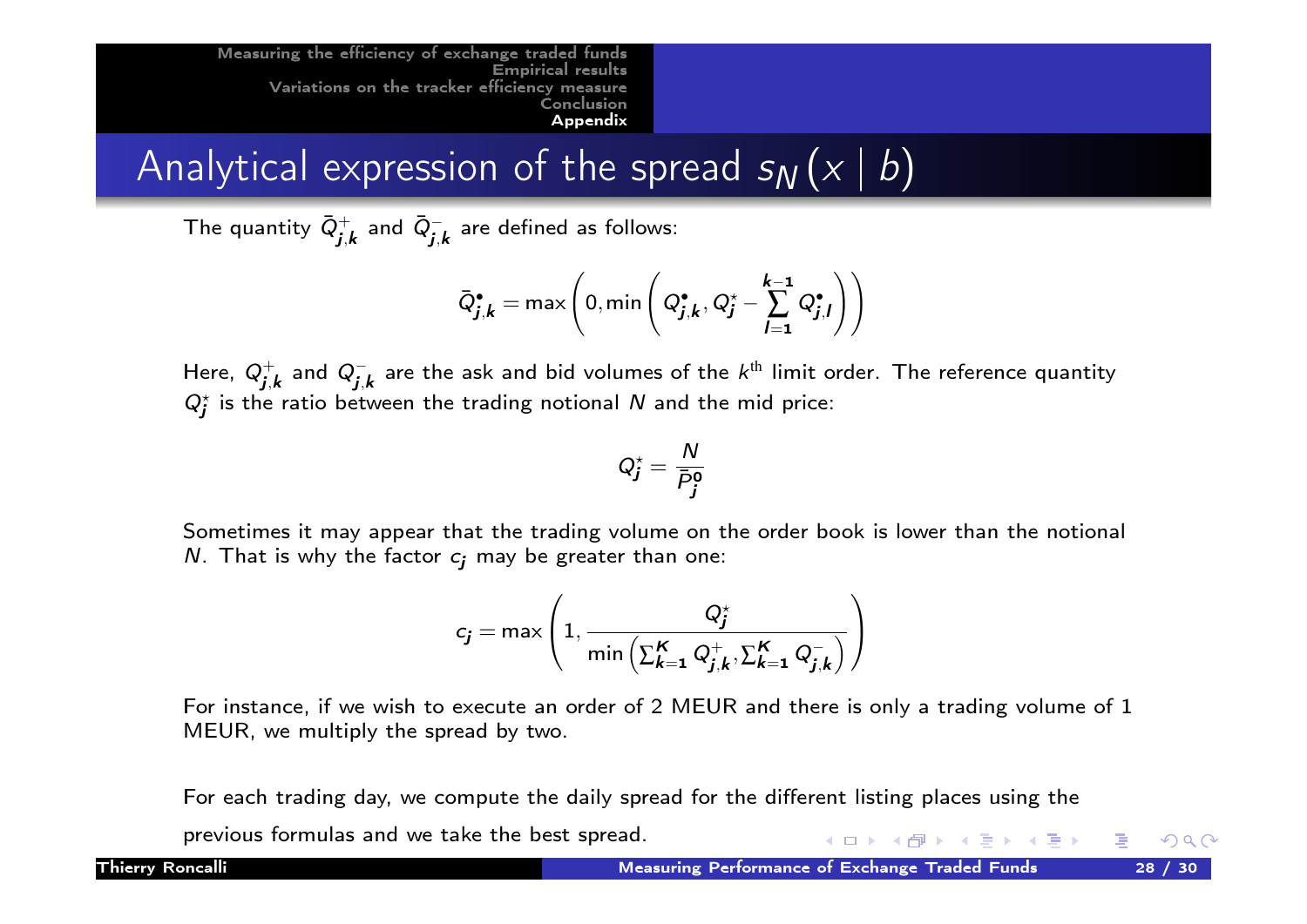Example

#### The limit order book

| k              |      | Buy orders |  |      | Sell orders |  |  |
|----------------|------|------------|--|------|-------------|--|--|
|                |      | i.k        |  | ĸ    | .k          |  |  |
| 1              | 900  | 85.90      |  | 600  | 86.05       |  |  |
| $\overline{2}$ | 200  | 85.85      |  | 300  | 86.06       |  |  |
| 3              | 57   | 85.82      |  | 400  | 86.20       |  |  |
| 4              | 18   | 85.75      |  | 213  | 86.21       |  |  |
| 5              | 117  | 85.74      |  | 73   | 86.22       |  |  |
| 6              | 1000 | 85.73      |  | 200  | 86.23       |  |  |
| 7              | 3000 | 85.72      |  | 1500 | 86.25       |  |  |

It corresponds to a notional  $\mathcal{N} = Q^\star \times \bar{P}^0_j$  of

Computing the spread for  $Q^* = 1000$ 

|                |      | Buy orders | Sell orders |       |  |
|----------------|------|------------|-------------|-------|--|
|                |      | k, k       |             |       |  |
|                | 900  | 85.90      | 600         | 86.05 |  |
| 2              | 100  | 85.85      | 300         | 86.06 |  |
|                |      | 85.82      | 100         | 86.20 |  |
| $\sum_{k=1}^K$ | 1000 |            | 1000        |       |  |
|                |      | 85.89      |             | 86.07 |  |

We deduce that:

$$
\bar{P}_j^0 = \frac{85.89 + 86.07}{2} = 85.98
$$

and:

$$
\mathbf{a} = \mathbf{a} \cdot \mathbf{b}
$$

$$
s_j = \frac{86.07 - 85.89}{85.98} = 20.12 \text{ bps}
$$

◀ ロ ▶ ◀ @ ▶ ◀ 듣 ▶ ◀ 듣 ▶ ...

 $85981 \in .$ 

 $\mathcal{P}(\mathcal{A}) \subset \mathcal{P}(\mathcal{A})$ 

- 重。